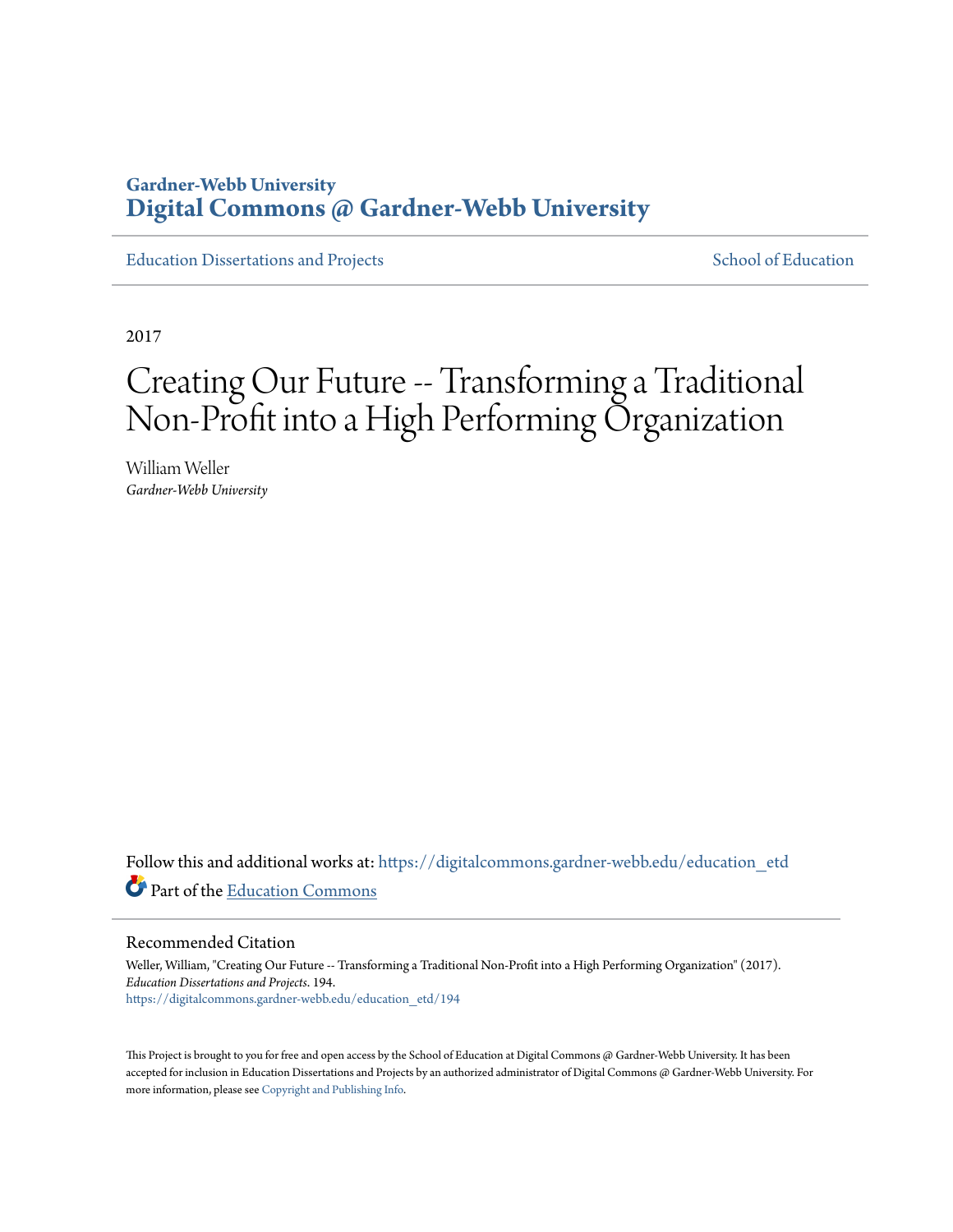# Consultancy Project Executive Summary

| Organization:             | Gardner-Webb University School of Education                                                            |
|---------------------------|--------------------------------------------------------------------------------------------------------|
| <b>Project Title:</b>     | Creating Our Future -- Transforming a<br>Traditional Non-Profit into a High Performing<br>Organization |
| Candidate:                | <b>William Weller</b>                                                                                  |
| <b>Consultancy Coach:</b> | Dr. Jeffrey Hamilton                                                                                   |
| Defense Date:             | July 11, 2017                                                                                          |
| Authorized by:            | Joshua Propst, Executive Director Boys &<br><b>Girls Clubs of Cleveland County</b>                     |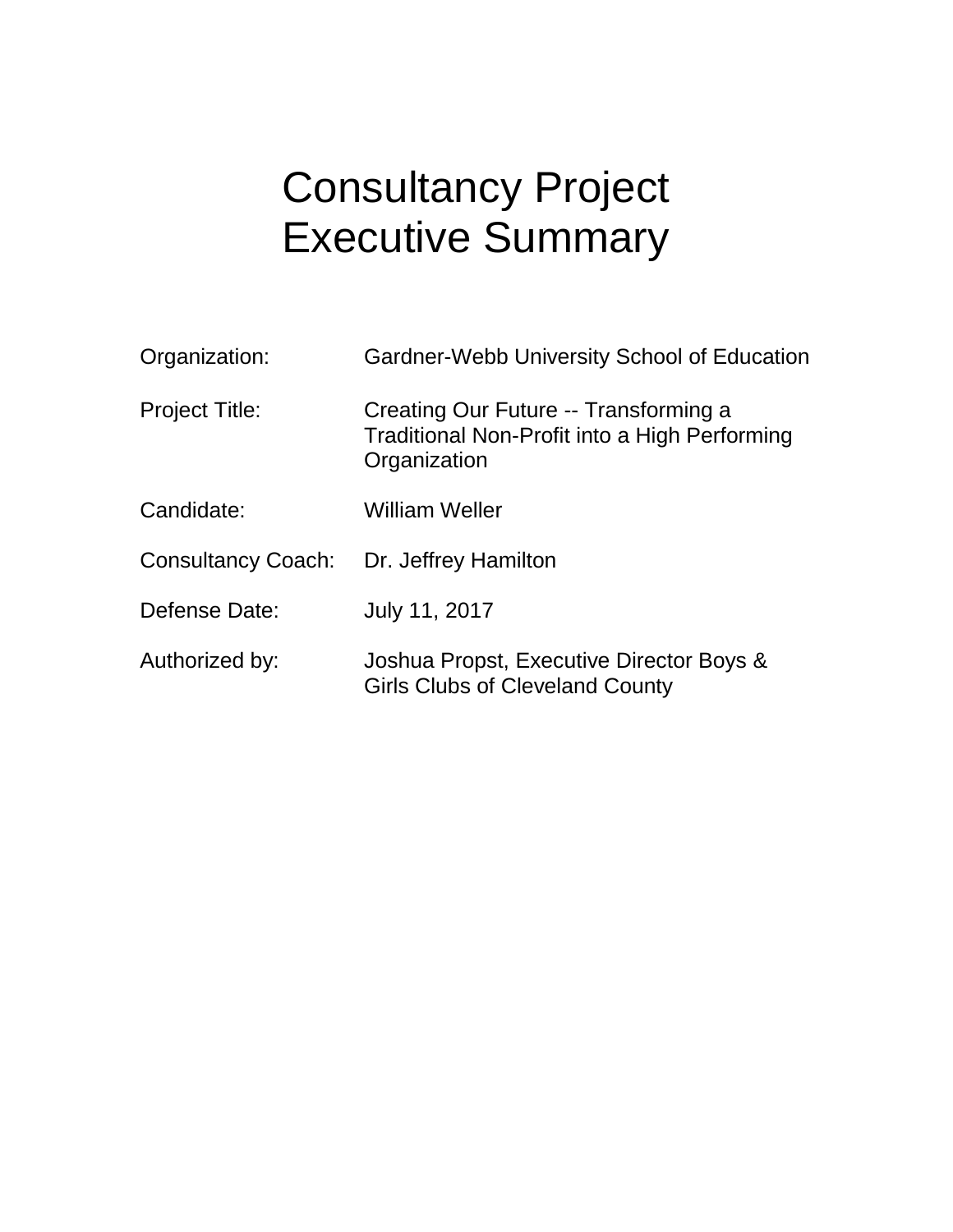#### **Acknowledgements**

"I can do all things through Christ who strengthens me." *Philippians 4:13*

In August 2014, I returned to education on my doctoral degree almost 39 years after leaving a similar journey at Penn State in 1978. To arrive at this point was only possible because of a very special support system.

A special thank you to all the individuals who made this project possible.

First and foremost, my wife Barbara who was there every step of the way. She was there to support my dream and to encourage me to stay the plan. To my daughter Katie who was there to support her Dad all the way. To Dr. Faye Burton and Josh Propst at the Boys & Girls Club for working with me on the project. To my professors as Gardner-Webb University, especially Dr. Hamilton, my advisor, and Drs. Bingham and Lutz who were my taskmasters, mentors, and cheerleaders. To my sister Billie, who was the great encourager. "You can do this little brother!" seemed to be her mantra.

There are several supporters, friends, and mentors who ended their earthly journey and have been with me as my heavenly host. Dr. Jim Nall, who passed away in December 2015. He was my first professor at GWU when I was taking business classes. He, more than anyone, convinced me that education is the key to continued success.

There are three angels who were leaders at the Club who have been with me on this journey. Joe Goforth, who I followed as president of the Board. He taught me the lesson of getting to know people and understand where they are before asking them for help for the organization. Hoyt Bailey, one of the original Board members of the Club and longtime supporter. "Big Daddy" shared his time, talents, and treasures to help others. That example was easy to follow as I worked with the Club. Mildred Keeter Davis and I served on the Board from 1994 until 2012 when she became a member emeritus. More than one evening, we sat in her family room and talked about the importance of the Club and the kids we served. She shared that love of the Club with her sister, Mable Hamrick Whisnant, who left a major gift to the Club to make the Teen Center a reality.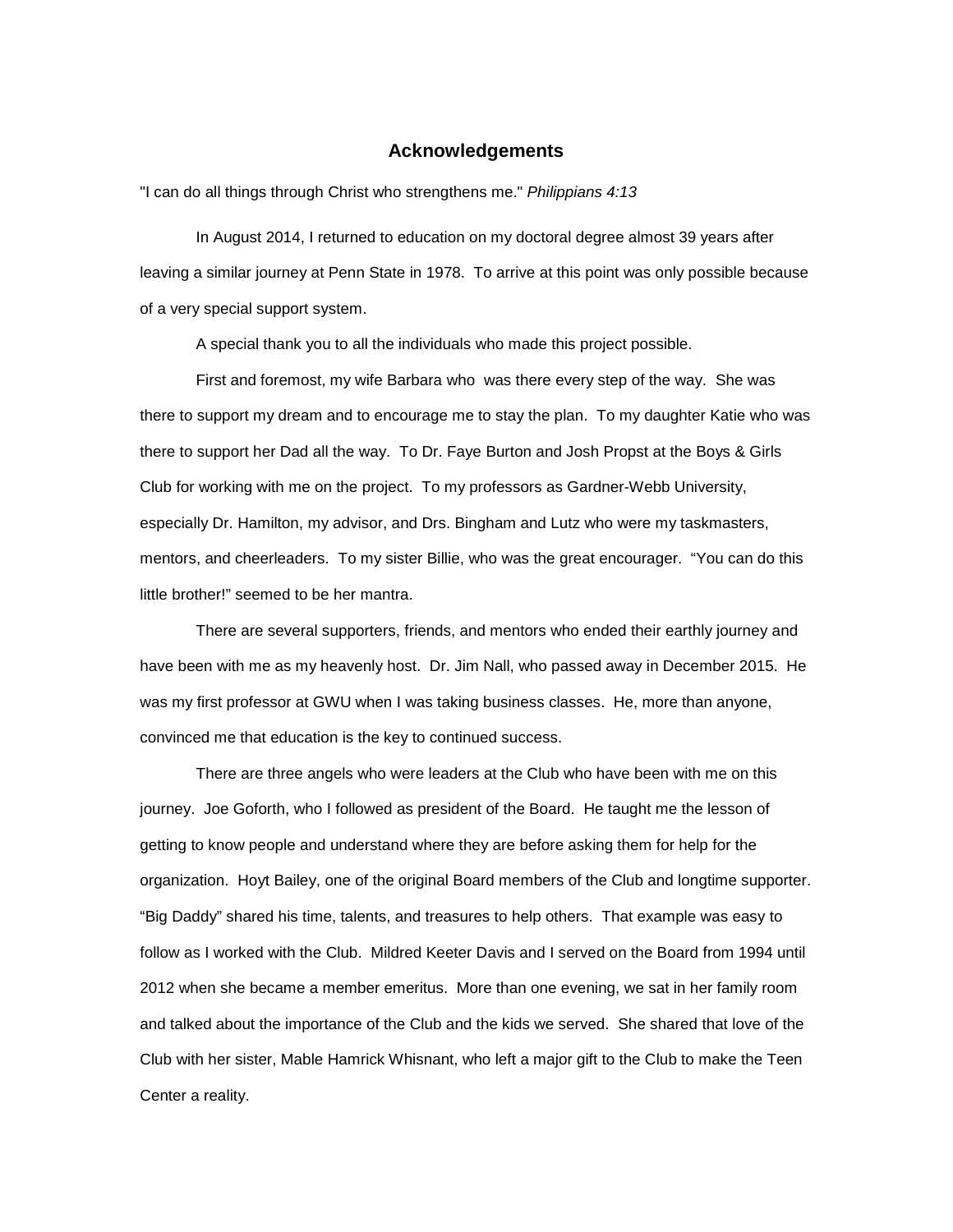To the children at the Boys & Girls Club, who need us the most. They are the reason I am so passionate about this consultancy project being successful; they were counting on the Board to provide a safe place to grow and become caring, responsible adults.

Finally, to my fellow cohort members Wendy Dellinger, John Johnson, Stanley Oswald, Kay Ray, and Masonya Ruff; without their support. Encouragement, and willingness to share their perspective, the final paper would not have been possible.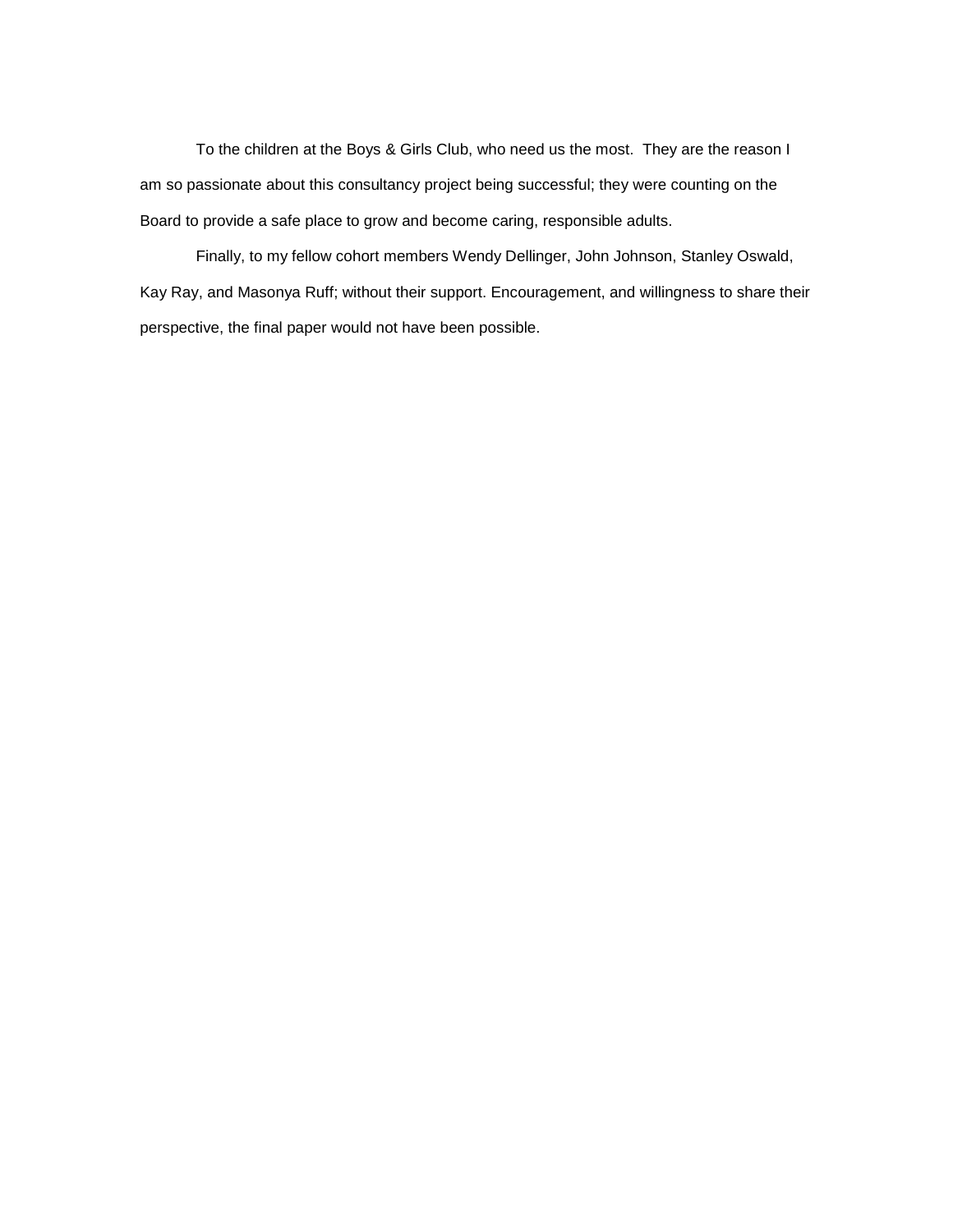#### **Abstract**

#### Creating Our Future – Transforming a Traditional Non-Profit into a High Performing Organization

<span id="page-4-0"></span>The purpose of the project was to transform the Boys & Girls Club of Cleveland County Board of Directors (the Club) from an executive-directed organization to an organization that encouraged Board member involvement. Our goal was to serve more kids every day, expand facilities, take functional responsibility of the operation of the Club while finding more funding sources to meet the budget. The organization needed to change or it would not be in existence. Using Kotter's Eight Step Change Model, the leadership team worked to create a sense of urgency for the change process. Strategic planning sessions established goals and objectives to be achieved to transform the organization from an autocratic leadership style to a participative style of leadership. The emphasis of the project was to achieve the major goal of serving more kids every day. Over the 30-month period, the Club grew from serving an average of 70 children a day to serving over 140 children a day at three separate locations. The Teen Center and an extension unit at Graham Elementary School are open and operational. The organizational budget has grown by 52% with funding sources from grants and foundations increasing by over 200%. The functional committees of the Board have taken ownership of a wide variety of tasks formerly part of the executive director's role. The creation of the Emeritus Board has enabled the Club to involve more diversified, younger Board members. In Boys & Girls Club of America National Youth Outcome Initiative survey of Club performance, the Cleveland County Club performed higher than the national average in seven of eight areas. Today, the Club is a highperforming organization serving twice as many children.

Keywords: Boys & Girls Club, functional committees, transformation, change model, Board driven change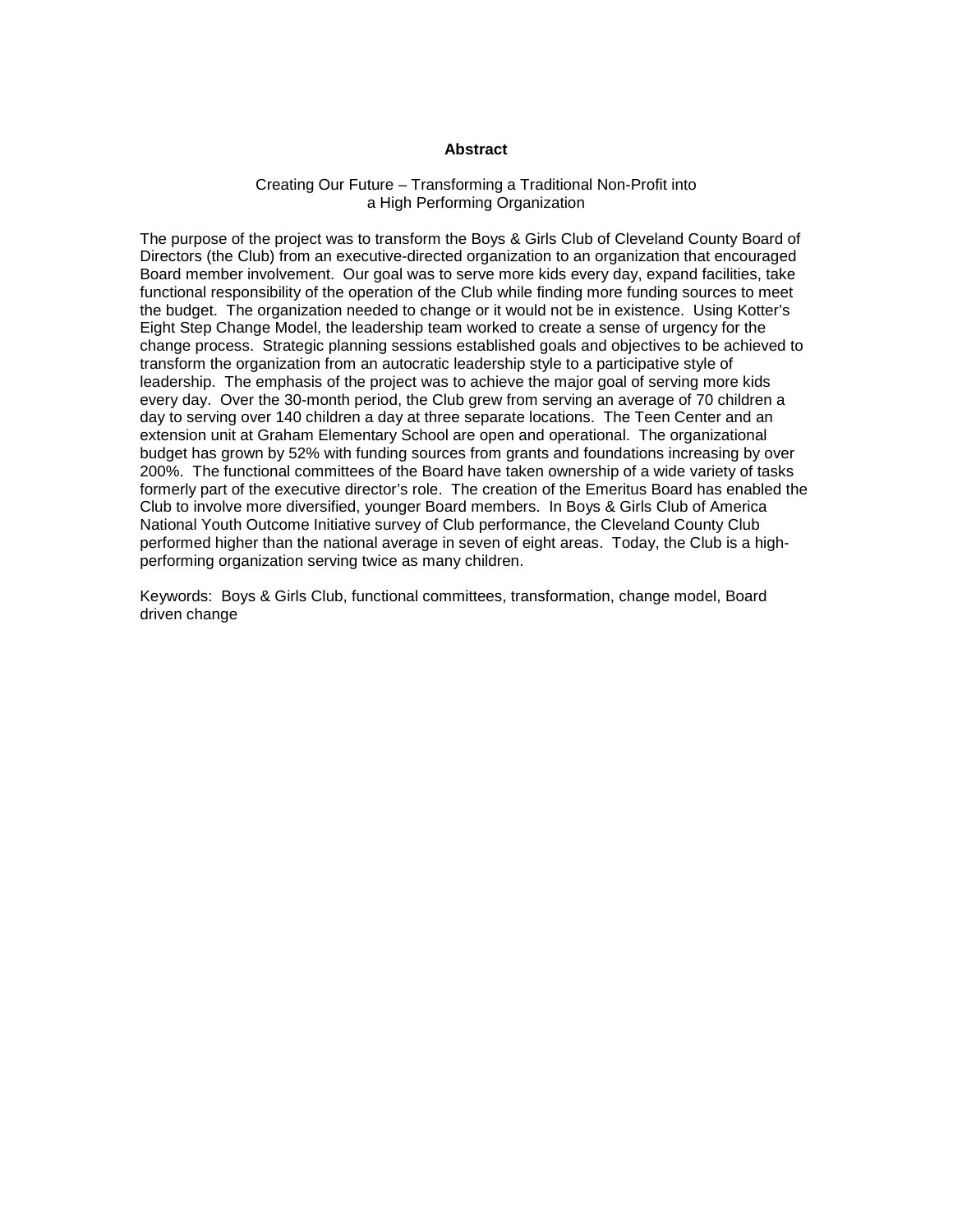| 1            |                                                                |  |  |  |  |
|--------------|----------------------------------------------------------------|--|--|--|--|
|              | 1.1<br>1.2<br>1.3                                              |  |  |  |  |
| $\mathbf{2}$ |                                                                |  |  |  |  |
|              | 2.1<br>2.1.1<br>2.1.2<br>2.2<br>2.2.1<br>2.2.2<br>2.2.3<br>2.3 |  |  |  |  |
| 3            |                                                                |  |  |  |  |
|              | 3.1<br>3.2                                                     |  |  |  |  |
| 4            |                                                                |  |  |  |  |
|              | 4.1<br>4.2<br>4.3<br>4.4<br>4.4.1<br>4.4.2                     |  |  |  |  |
| 5            |                                                                |  |  |  |  |
| 6            |                                                                |  |  |  |  |
|              | 6.1<br>6.2                                                     |  |  |  |  |
|              |                                                                |  |  |  |  |
|              | 7.1<br>7.2                                                     |  |  |  |  |
| 8            |                                                                |  |  |  |  |
| 9            |                                                                |  |  |  |  |
|              | 9.1<br>9.2<br>9.3                                              |  |  |  |  |
|              |                                                                |  |  |  |  |
|              |                                                                |  |  |  |  |

### **Table of Contents**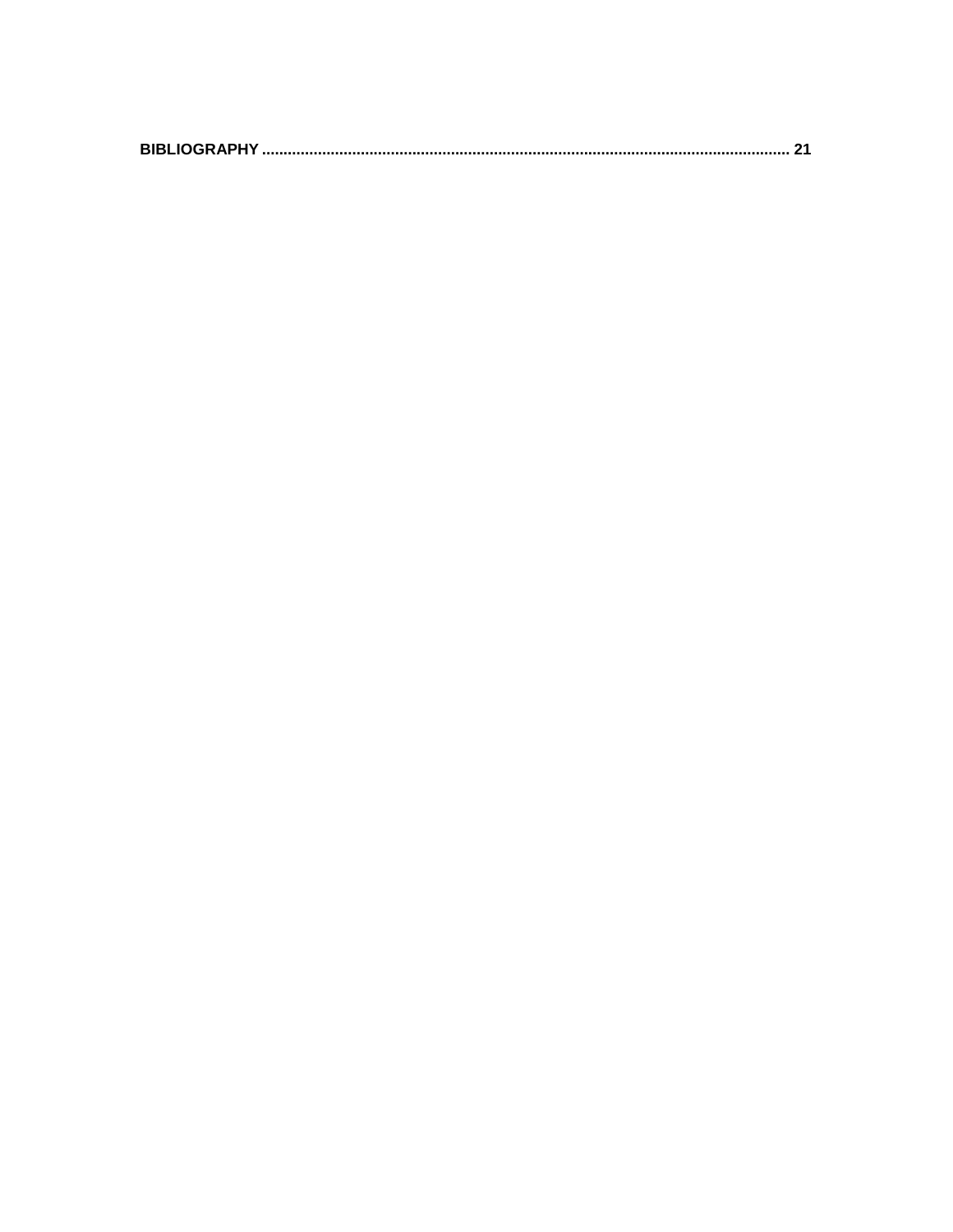### <span id="page-7-1"></span><span id="page-7-0"></span>**1 Introduction**

#### *1.1 Project Purpose*

The purpose of this project was to transform the Boys & Girls Club (the Club) Board of Directors from an executive-directed organization to an organization that encouraged Board member involvement in serving more kids every day; expanding facilities; and taking ownership of the finances, development, public relations, and operations policies of the Club.

In October 2014, the Club was in a sustain mode. It was time for the leadership of the organization to look at the hard facts and act (Collins, 2001). The organization needed to change or it would not be in existence. How that change would occur was the basis of the consultancy project.

#### *1.2 Associated Documents*

- <span id="page-7-2"></span>1.2.1. Kotter Eight Step Change Process Model<br>1.2.2. Bovs & Girls Club of Cleveland County Mi
- 1.2.2. Boys & Girls Club of Cleveland County Mission and Vision Statement<br>1.2.3. Standards of Excellence Evaluation October 2014
- Standards of Excellence Evaluation October 2014
- 1.2.4. Strategic Plan 2015<br>1.2.5. Annual Budget Reso
- Annual Budget Resources for last four years

#### *1.3 Project Plan Maintenance*

<span id="page-7-3"></span>The Club created a strategic plan to address items that would allow the Club to grow and expand to serve more children. The Strategic Plan was the guide to create the positive outcomes and the other areas of development for the Board and the organization – people, facilities, resources, and technology – all were measured as part of the long-range plans.

How was plan monitored?

- Staff reviewed Strategic Plan tasks at least once a week in staff meetings.
- Board of Directors reviewed progress on each of the goals once each quarter as part of Board meeting.
- Board committees met at least once a month to work on goals and objectives.
- Strategic Plan reviewed by Board in January of each year.
	- o Based on performance, adjustments were made in the goals and objectives.
	- o If goal was achieved, functional committee asked to consider another area of focus.
	- o If the objective was not reached, the entire Board was able to work together to create an action plan to reach the objective.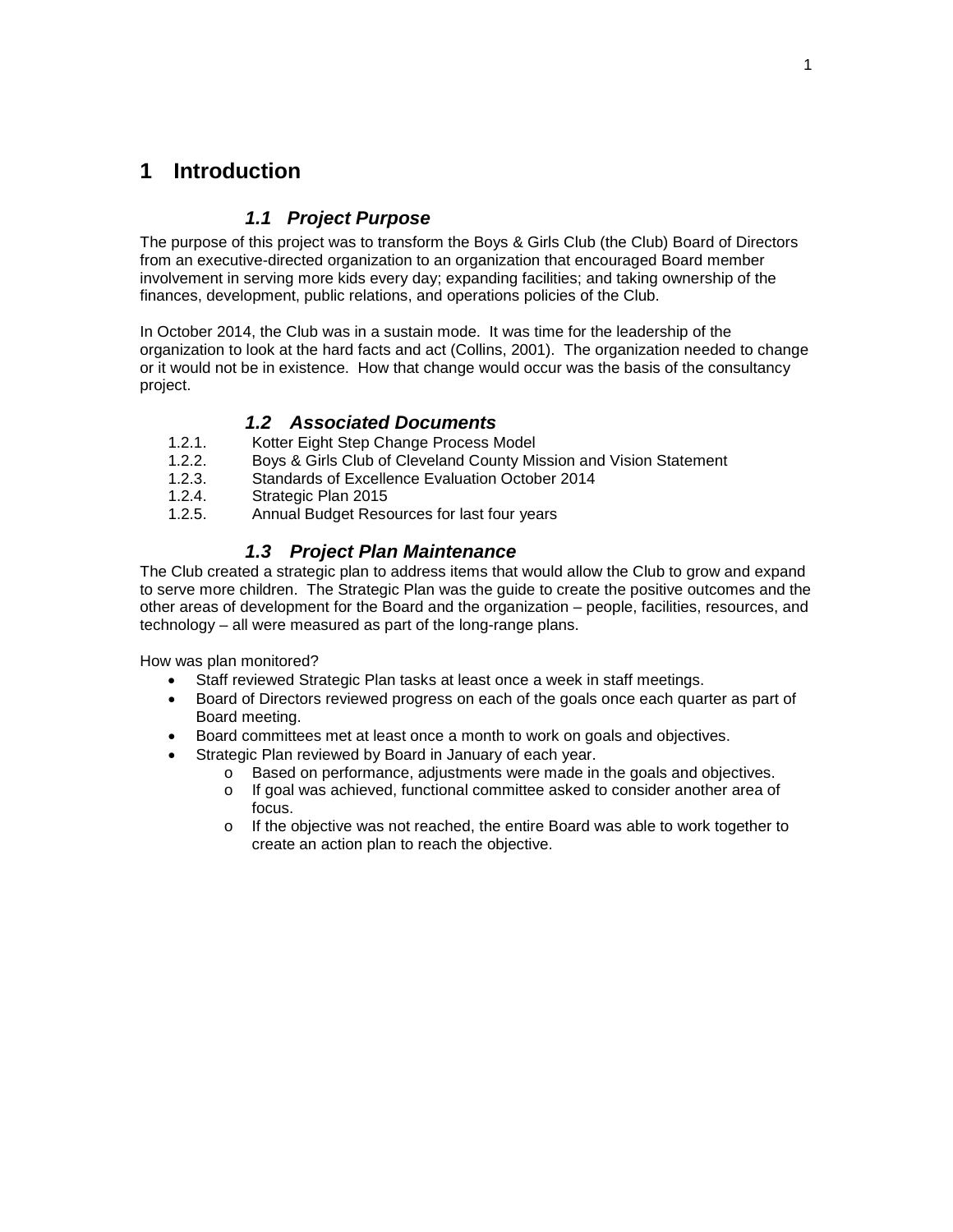# <span id="page-8-0"></span>**2 Project Scope**

### *2.1 Outline of Partnering Organization's Objectives*

<span id="page-8-2"></span><span id="page-8-1"></span>Objectives of the Club focused on these outcomes:

- Raise funds to move forward with the renovation of the Teen Center.
- Serve more kids every day.
- Create four functioning committees on the Board.
- Expand funding sources to meet new opportunities and to meet the operational budget.
- Develop the Board to work on the new committee structure, to recruit new Board members to gain more diversity, and to train Board members on how to make a personal ask for significant funds.

#### <span id="page-8-3"></span>2.1.1 Success Criteria

The Strategic Plan of 2015 focused on:

- Meet the goal on the Capital Campaign to fund renovation of Teen Center.
- Develop a strategy to serve more kids every day.
- Create four functioning committees to increase Board involvement.
- Expand funding sources to meet new budget amounts.
- Expand and train Board to fundraise and be focused on reaching goals.

#### 2.1.2 Risks

<span id="page-8-4"></span>SWOT analysis identified weaknesses and threats that the organization needed to address. Weaknesses identified:

- Lack of public awareness of programs and outcomes of the Club.
- Facility needed to be renovated.
- More Donor diversity. Engage parents of Club members.
- Board needs more diversity.
- More revenue diversification.
- Expand geographical service area.
- Updated policies and procedures to reflect actual practices.
- Club safety needs to be further enhanced.
- No Teen Center.

Threats identified:

- Organizational sustainability after opening a teen center (need for increased operational revenue).
- Struggling United Way campaigns could impact needed revenue.
- Competition from other youth programs such as YMCA and CIS.
- Expanding too fast without clear sustainability plan.
- Building security relative to improved Club entrance management.

Mitigation and Contingency Plans were developed and are in Section 9 – Risk, Constraints, Assumptions.

### *2.2 Outline of Student's Objectives*

#### <span id="page-8-5"></span>2.2.1 Objectives

<span id="page-8-6"></span>As the Consultant to the Board of Directors, the student's role was limited to the scope of the project partially by the structure of a Boys & Girls Club organization. The consultant's focus was limited to Board functions. The consultant's challenge was to keep the scope of the project and the consultancy process well defined. The major objective was the Board's transition from a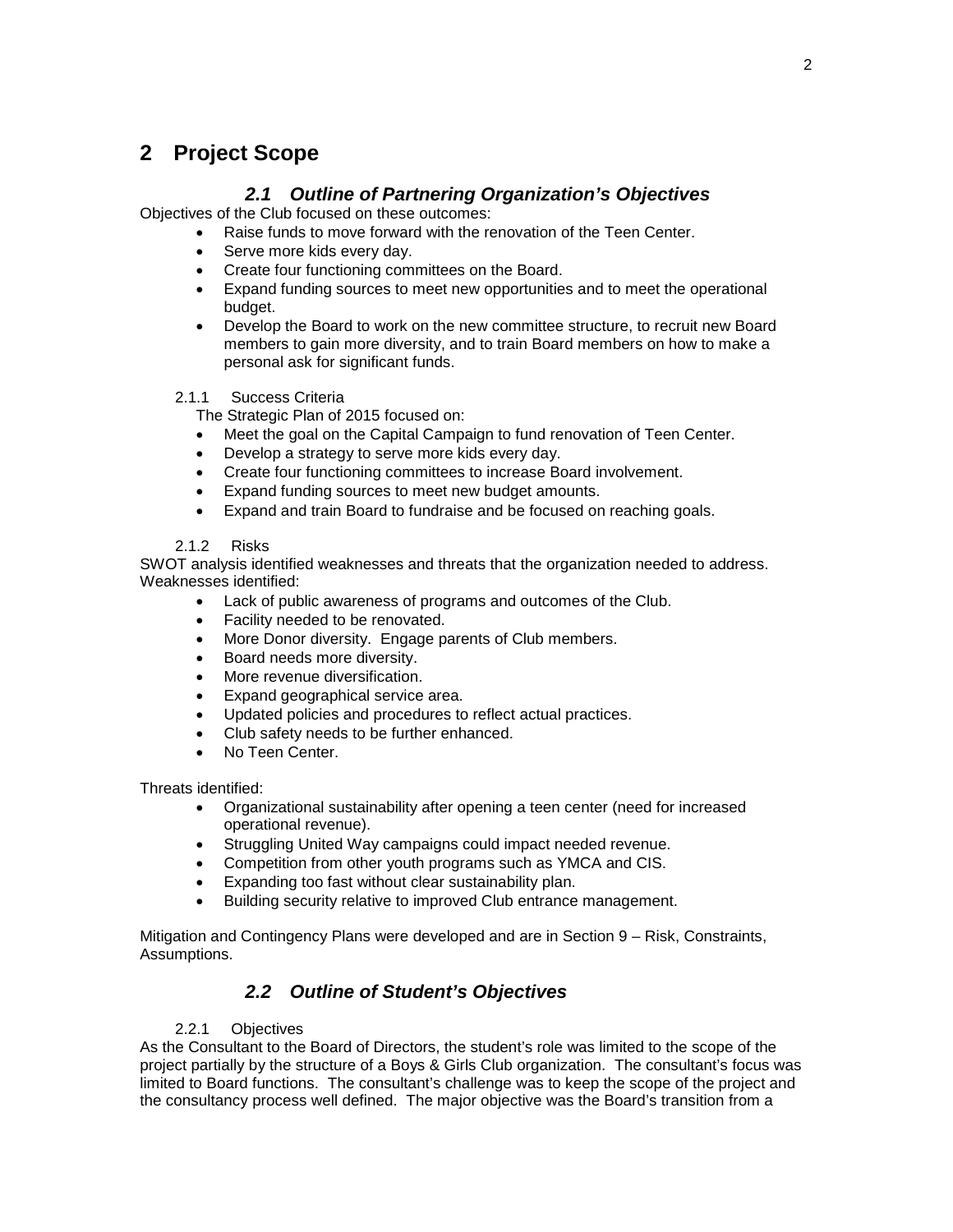policy-making organization to four functioning committees that focus on specific aspects of the organization's operations; also, assist the Board and Executive Director in implementation of Strategic Plan.

#### 2.2.2 Success Criteria

<span id="page-9-0"></span>Two measures of success for the project were established:

- Board of Directors set goals and objectives to achieve all Strategic Plans of 2015 to 2017; 39 objectives were established.
- Board becomes more diverse and more involved in the functional aspects of the operation of the Club.

#### 2.2.3 Risks

<span id="page-9-1"></span>The Board of Directors and Staff realized that if no action was taken to implement the Strategic Plan, there was a high probability that the organization would not be operational within 2-3 years. This prediction was based on the experiences of other Boys & Girls Clubs throughout the nation that did not have a strategy to grow the organization and serve more kids.

### *2.3 Definitive Scope Statement*

<span id="page-9-2"></span>The focus of the consultancy project is to transition the current Board of Directors from a policy and fundraising Board to one that is proactive. The scope involves:

- Creating functional committees for finance, operations, resource development, and public relations.
- Executive director to operate Club; responsible to direct the staff, monitor expenditures, develop and implement programs, and to advise the Board on issues and concerns in the day-to-day operation of the Club.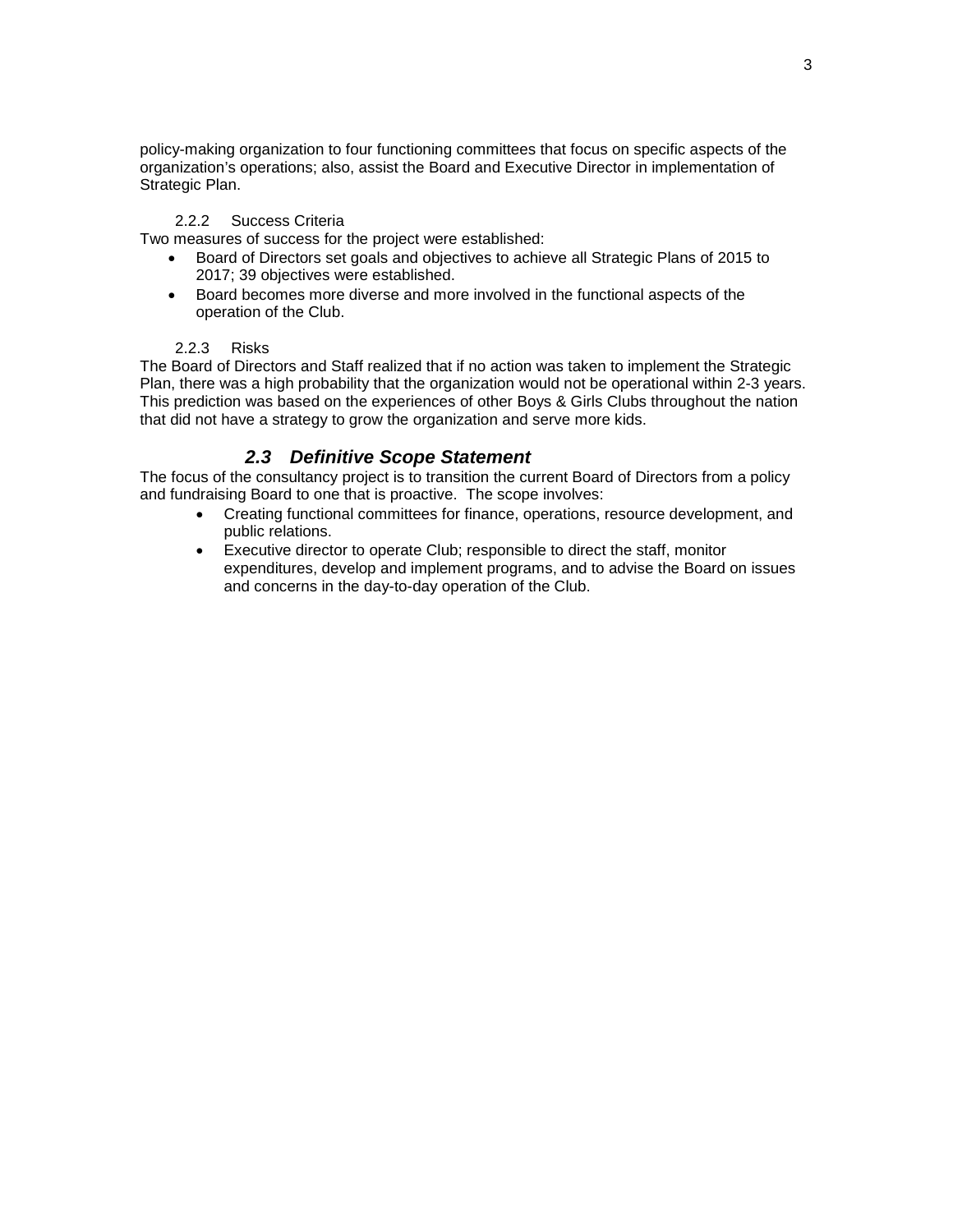## <span id="page-10-0"></span>**3 Deliverables**

### *3.1 To partnering organization*

<span id="page-10-1"></span>The Club will use Boys & Girls Club of America Board Development Cycle.

Completed in first 6 months of project (by July 2015):

- Leader identified for each functional committee.
- Board members aligned to one of the committees.
- Committees met and reviewed the list of tasks identified by national organization.
- Committees taught to function and work on parts of the strategic plan.
- Committees trained on basic operation of a committee.

Committees met on regular basis and reported at monthly Board meeting:

- Monitored what tasks are being performed.
- Measured effectiveness of work with monthly meeting evaluations and discussions of what went well and what needed to improve.

Resource Development Committee used nine-step Board Development Cycle to identify and develop new Board members and to evaluate current Board members.

Revise By-Laws to include term limits and establishing succession plans to keep leadership evolving.

### *3.2 From student*

<span id="page-10-2"></span>The Consultant performed the following tasks throughout the project:

- Developed agenda for Strategic Plan Review with members of Executive Committee.
- Facilitated meetings and worked with committee chairpersons to be sure all items in committee description were reviewed and tasks identified.
- Facilitated discussion with committees on evaluations of how committee meetings were conducted.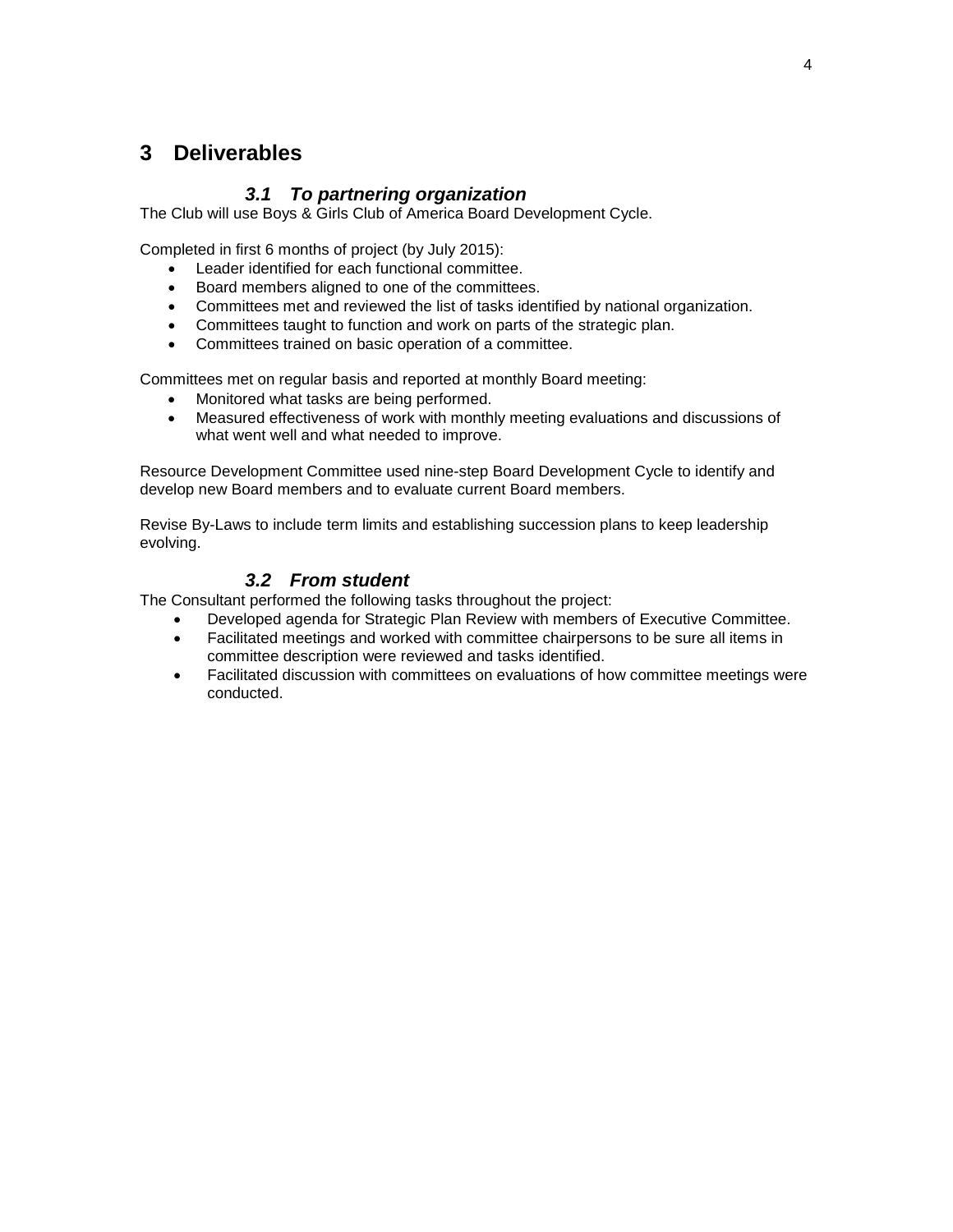# <span id="page-11-0"></span>**4 Project Approach**

### *4.1 Project Lifecycle Processes*

<span id="page-11-1"></span>Over the course of project, the following annual and quarterly activities occurred:

- January 2015, Board met to establish and review the 201 Strategic Plan.
- Four functional committees established to focus on an aspect of organizational effectiveness. Committees were:
	- o Finance
	- o Development
	- o Public Relations
	- o Operations
- September 2015, committees reported to Board on action related to Strategic Plan.
- 2016 and 2017 Strategic Planning meeting agenda was created by Executive Director, Executive Committee, and Committee chairpersons.
- Each quarter of 2016 and 2017, one Board meeting a quarter was used to review the Project Management Processes and Project Support Processes.

### *4.2 Project Management Processes*

<span id="page-11-2"></span>Annual Strategic Planning Meeting was clearing house for changes of direction or reallocation of resources for the Club.

- Each committee asked to evaluate how well they did on their objectives.
	- o If they had completed an objective, the committee was asked to select another area to work on.
	- o If the committee was not on track to meet an objective, the entire Board was available to provide resources to support the issue.
- Each Committee responsible for conducting risk analysis of objectives and areas of responsibility.
	- o Committee evaluated area where the risk occurred, what was the probability of the risk occurring, and what would be the impact on the Club if it did occur.
	- o If a Mitigation Plan was needed for the risk, the consultant, executive director, and committee would work to develop the plan. These analyses were shared with the Board once a year, usually as part of a committee's report for the quarter.

### *4.3 Project Support Processes*

<span id="page-11-3"></span>Director of Development for North Carolina, Boys & Girls Club of America was an additional consultant on project.

Consultant and Executive Director met with each committee chair once a quarter before the committee reported at Board meeting to address issues and concerns.

<span id="page-11-4"></span>All four committee chairs would meet to discuss process.

### *4.4 Organization*

<span id="page-11-5"></span>4.4.1 Project Team Project Team consisted of:

• Executive Director of Club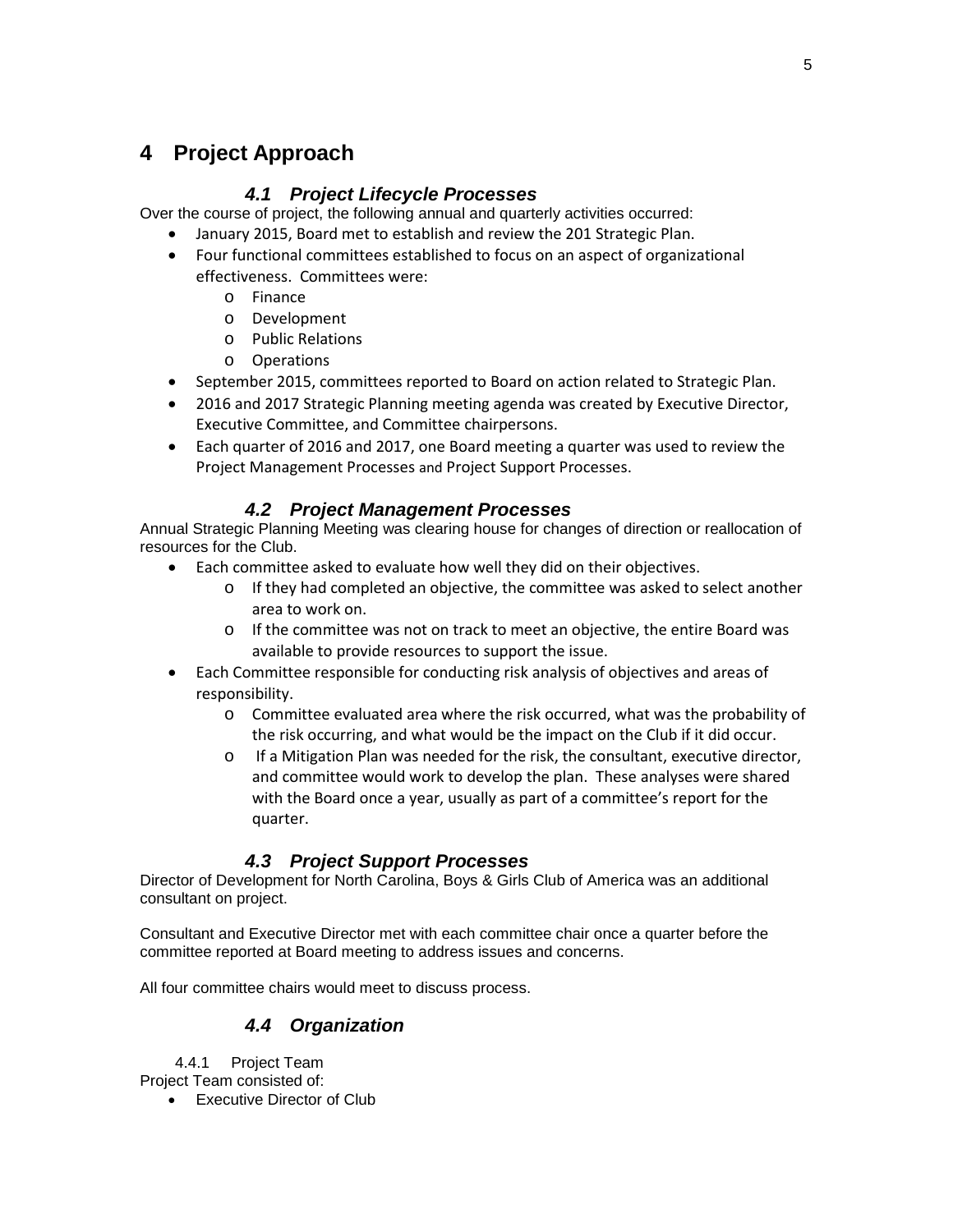- Chief Volunteer Officer (Consultant)
- Executive Committee
- Chairperson for each Committee

<span id="page-12-0"></span>4.4.2 Mapping Between Boys & Girls Club and Student Organizational Chart showing relationship of Consultant to Boys & Girls Club.

| Consultant / Chief Volunteer Officer |                           |                                   |                           |  |  |
|--------------------------------------|---------------------------|-----------------------------------|---------------------------|--|--|
|                                      | <b>Executive Director</b> |                                   | <b>Board of Directors</b> |  |  |
| <b>Finance</b>                       | <b>Operations</b>         | <b>Public</b><br><b>Relations</b> | Development               |  |  |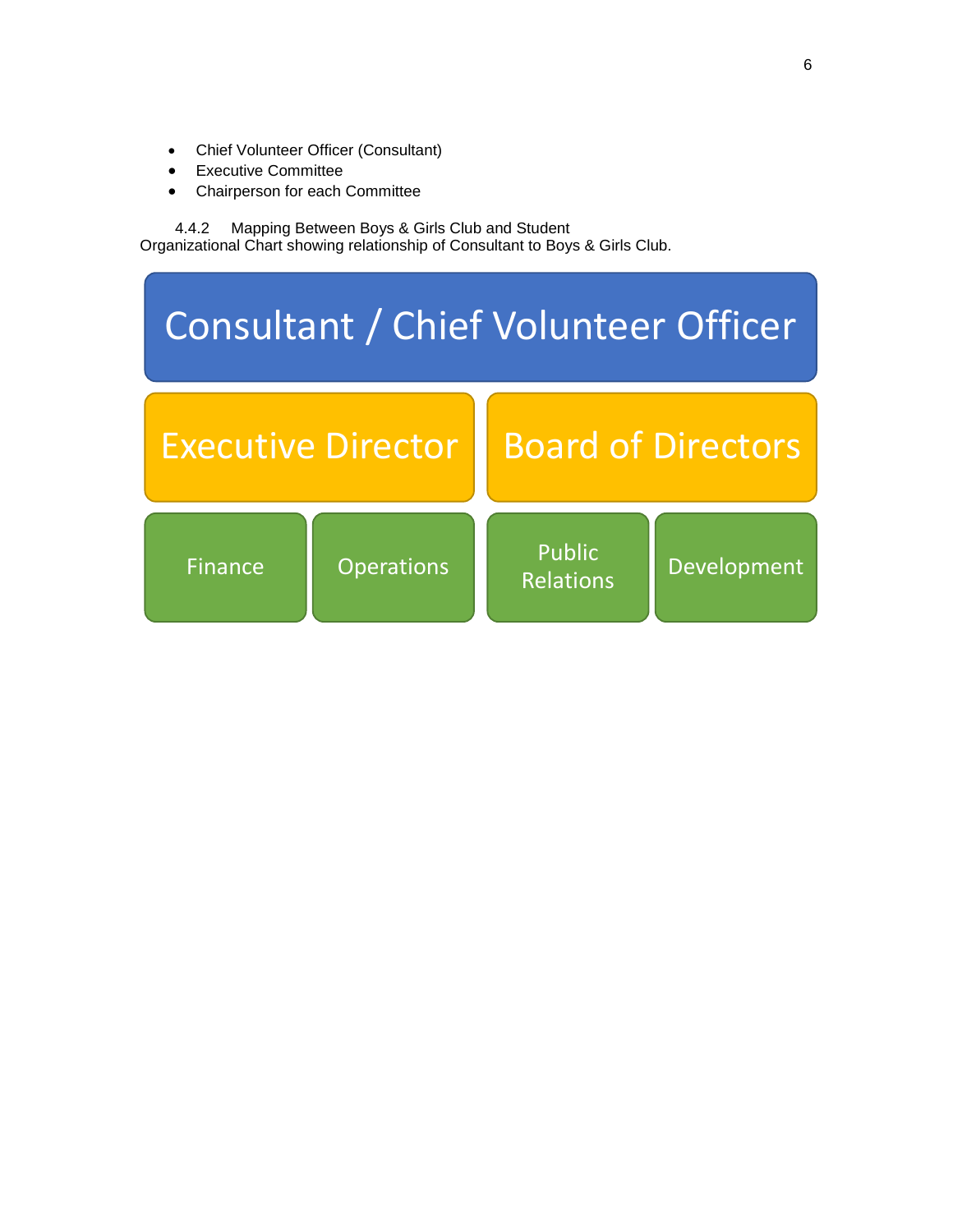# <span id="page-13-0"></span>**5 Communications Plan**

Sharing information is critical to the transformation of an organization. Focusing on each group of Stakeholders is key to continued success.

| <b>COMMUNICATIONS PLAN</b>            |                                                                                                                        |                                                                                                                                 |                                           |                                                                                                  |
|---------------------------------------|------------------------------------------------------------------------------------------------------------------------|---------------------------------------------------------------------------------------------------------------------------------|-------------------------------------------|--------------------------------------------------------------------------------------------------|
| <b>Stakeholders</b>                   | <b>Information</b><br><b>Shared</b>                                                                                    | <b>Reason Needed</b>                                                                                                            | <b>Timeline</b>                           | <b>When Shared</b>                                                                               |
| Board of<br><b>Directors</b>          | Progress on<br>goals and<br>objectives.<br>Funds raised by<br>Club                                                     | Decisions about<br>organization,<br>finances, and<br>program<br>successes                                                       | Started January<br>2015 to present        | Monthly Board<br>Meeting                                                                         |
| <b>Staff</b>                          | Goals and<br>Direction for<br>programs and<br>activities for<br>children served                                        | Support day to<br>day operation of<br>Club; Reinforce<br>positive<br>behaviors                                                  | <b>Started October</b><br>2014 to Present | During Weekly<br>Staff meeting                                                                   |
| Donors                                | Information<br>about how Club<br>is performing<br>against Strategic<br>Goals<br>Appreciation for<br><b>Donor Gifts</b> | Awareness of<br>how their dollars<br>make a<br>difference in the<br>lives of a child.<br>Thank them for<br>their support        | <b>Started March</b><br>2015 to Present   | Letter confirming<br>donation<br>Thank You card<br>from kids after<br>an event.                  |
| <b>Potential Donors</b>               | Information<br>about activities<br>and programs at<br>the Club<br>including<br>yearend<br>summary<br>results.          | <b>Nurture</b><br>relationship with<br>potential donor<br>that may lead to<br>an initial gift or<br>volunteering at<br>the Club | <b>Started June</b><br>2016 to Present    | Board member<br>recommend<br>potential donors<br>and letters are<br>sent or a Club<br>newsletter |
| Community &<br><b>Elected Leaders</b> | Successes of<br>Program,                                                                                               | Maintain positive<br>relationships<br>with leaders                                                                              | <b>Started October</b><br>2015 to Present | Semi-annual<br>Open House for<br>Chamber<br>Members and<br>School<br>Administrators              |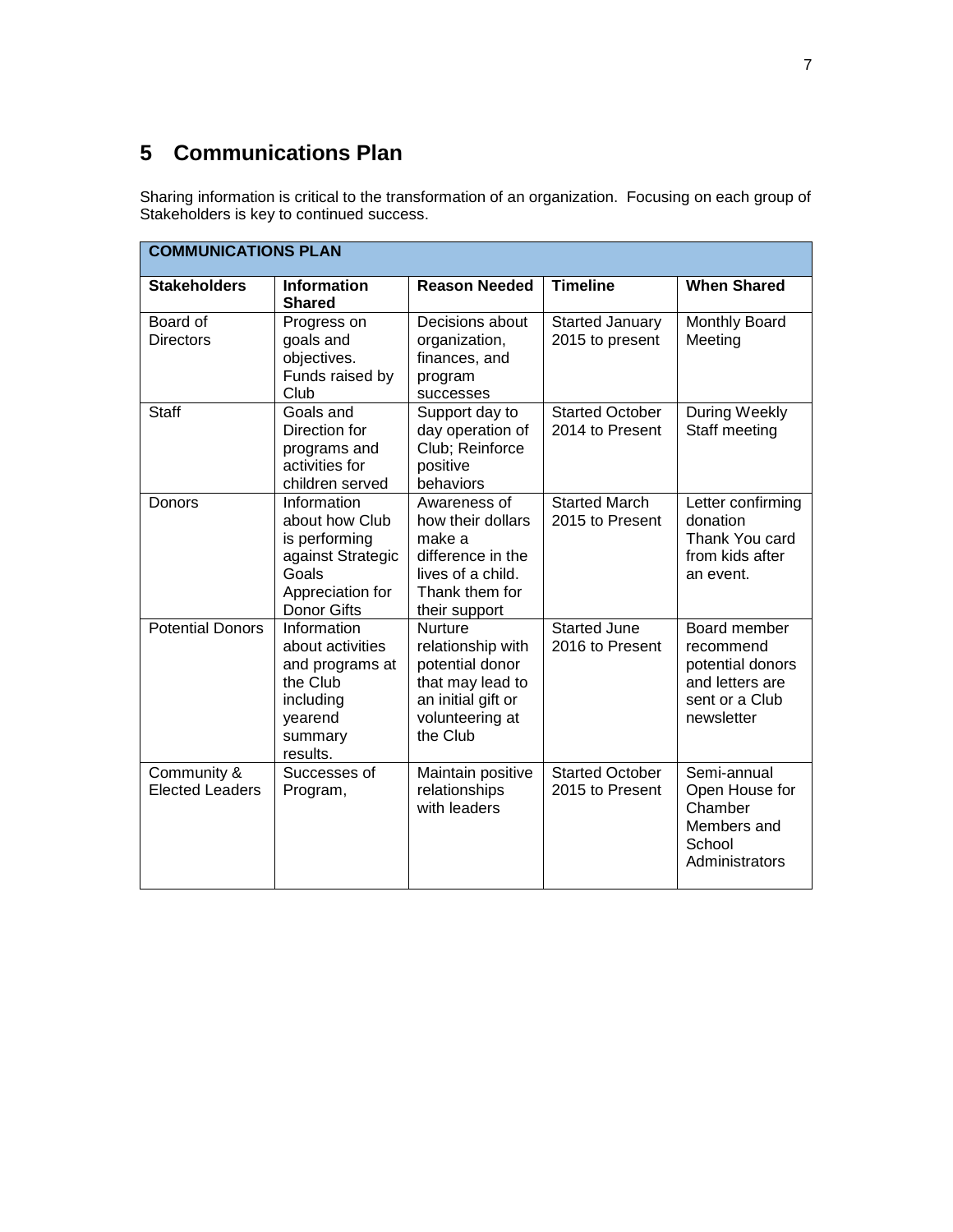# <span id="page-14-1"></span><span id="page-14-0"></span>**6 Work Plan**

### *6.1 Work Breakdown Structure*

The Consultancy Project developed four functioning committees within the Board of Directors. Each committee had a major goal to achieve. To achieve the goal, objectives were identified and prioritized as to support the work. The Chart is a summary of progress as of January 2017.

| <b>Goals &amp; Objectives for Functioning Committees of Boys &amp; Girls Club</b> |                                                                                                                                                                                                                                                 |                                  |                                |                               |                                      |                                          |                                                   |
|-----------------------------------------------------------------------------------|-------------------------------------------------------------------------------------------------------------------------------------------------------------------------------------------------------------------------------------------------|----------------------------------|--------------------------------|-------------------------------|--------------------------------------|------------------------------------------|---------------------------------------------------|
| <b>Committee</b>                                                                  | Goal                                                                                                                                                                                                                                            | Total<br>Number of<br>Objectives | <b>Objectives</b><br>Completed | <b>Objectives</b><br>on Track | <b>Objectives</b><br>Not on<br>Track | Objective<br>Added<br>after Jan.<br>2015 | Priority                                          |
| Development                                                                       | Enhance<br>effectiveness of<br>engaged Board of<br>Directors through<br>increased interaction<br>with Club programs<br>and additional<br>training, as well as<br>focus on the future<br>through development<br>of a planned giving<br>strategy. | 10                               | $\overline{2}$                 | $\overline{2}$                | 3                                    | 3                                        | H<br>4<br>$\,6\,$<br>M<br>$\mathbf 0$<br>L        |
| <b>Finance</b>                                                                    | Enhance and diversify<br>annual operational<br>revenue streams.                                                                                                                                                                                 | 08                               | 3                              | $\overline{2}$                | $\overline{2}$                       | 1                                        | 5<br>Н<br>$\sqrt{3}$<br>M<br>$\overline{0}$       |
| <b>Operations</b>                                                                 | Deliver highly effective<br>outcome-based club<br>programs through highly<br>trained and effective<br>professional staff, state-of-<br>the-art club facilities and<br>broad community<br>engagement                                             | 13                               | 9                              | 1                             | 1                                    | $\overline{2}$                           | 8<br>Η<br>$\overline{5}$<br>M<br>$\mathbf 0$<br>L |
| <b>Public</b><br><b>Relations</b>                                                 | Increase the public and<br>supporters<br>understanding of the<br>Boys & Girls Club<br>mission, vision,<br>programs and outcomes.                                                                                                                | $\overline{7}$                   | $\overline{2}$                 | $\mathbf{0}$                  | 1                                    | $\overline{4}$                           | H<br>4<br>$\overline{3}$<br>M<br>$\mathbf 0$      |
|                                                                                   | Column Totals                                                                                                                                                                                                                                   | 38                               | 16                             | 5                             | $\overline{7}$                       | 10                                       | 21<br>H<br>17<br>M<br>$\mathbf 0$                 |

### *6.2 Resources and Activity Cycles*

<span id="page-14-2"></span>The Club has identified several cycles that occur throughout the year that require time, extra personnel, and specialized training. This chart represents the 12 cycles identified that require reallocation of resources to meet a goal or objective. It shows the various opportunities and bottlenecks related to people resources.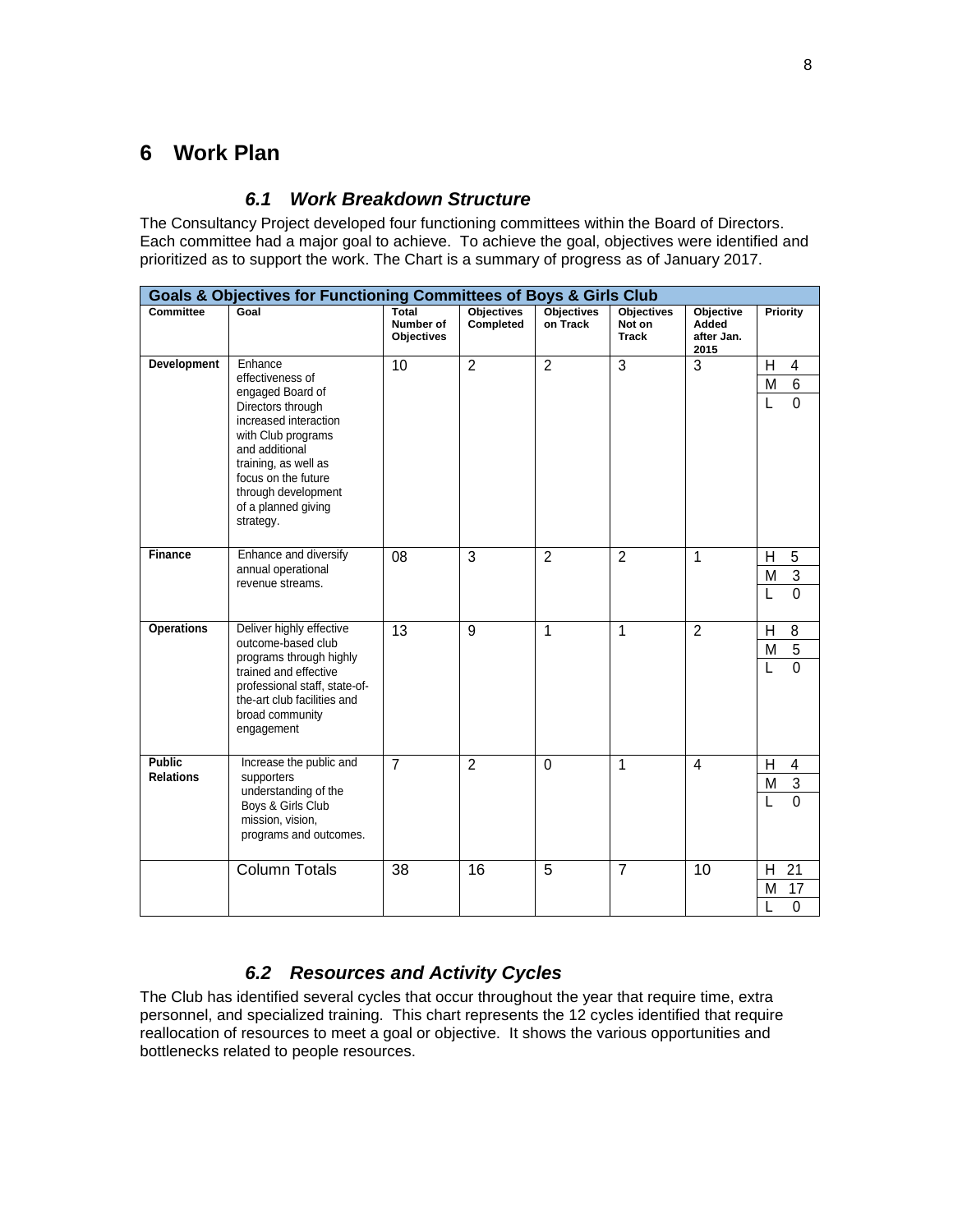| BOARD.             | KEY RESOURCES NEEDED 1Q. 2Q. 3Q                            |
|--------------------|------------------------------------------------------------|
| EXECUTIVE DIRECTOR | KEY RESOURCES NEEDED 1Q, 2Q, 3Q, 4Q                        |
| PROGRAM / STAFF    | KEY RESOURCCS NEEDED 1Q, 2Q, 3Q, 4Q                        |
|                    | RESOURCE ALLOCATION PROCESS CRITICAL TO COMMITTEES SUCCESS |

| <b>BOARD AND COMMITTEE ACTION ITEMS AND RESOURCE CYCLE BY QUARTER</b> |           |           |           |           |           |           |           |           |          |           |
|-----------------------------------------------------------------------|-----------|-----------|-----------|-----------|-----------|-----------|-----------|-----------|----------|-----------|
| <b>ACTION OR RESOURCE</b>                                             | 1Q<br>115 | 2Q<br>'15 | 3Q<br>'15 | 4Q<br>'15 | 1Q<br>'16 | 2Q<br>'16 | 3Q<br>'16 | 4Q<br>'16 | 1Q<br>17 | 2Q<br>'17 |
| <b>STRATEGIC PLANNING RESOURCE</b>                                    |           |           |           |           |           |           |           |           |          |           |
| <b>BOARD DEVELOPMENT TRAINING</b>                                     |           |           |           |           |           |           |           |           |          |           |
| <b>REVIEW OF COMMITTEE PROGRESS</b>                                   |           |           |           |           |           |           |           |           |          |           |
| <b>BOARD SPONSORED FUNDRAISING</b>                                    |           |           |           |           |           |           |           |           |          |           |
| <b>EXTERNAL AUDIT</b>                                                 |           |           |           |           |           |           |           |           |          |           |
| <b>BUDGETING PROCESS RESOURCES</b>                                    |           |           |           |           |           |           |           |           |          |           |
| UNITED WAY FUNDING CYCLE                                              |           |           |           |           |           |           |           |           |          |           |
| <b>B&amp;GCLUB HHS GRANT REPORTING</b>                                |           |           |           |           |           |           |           |           |          |           |
| <b>FAMILY FOUNDATION GRANT CYCLE</b>                                  |           |           |           |           |           |           |           |           |          |           |
| <b>PROGRAM EVALUATION RESOURCES</b>                                   |           |           |           |           |           |           |           |           |          |           |
| <b>SUMER DAY CAMP PROGRAM</b>                                         |           |           |           |           |           |           |           |           |          |           |
| AFTER SCHOOL PROGRAM                                                  |           |           |           |           |           |           |           |           |          |           |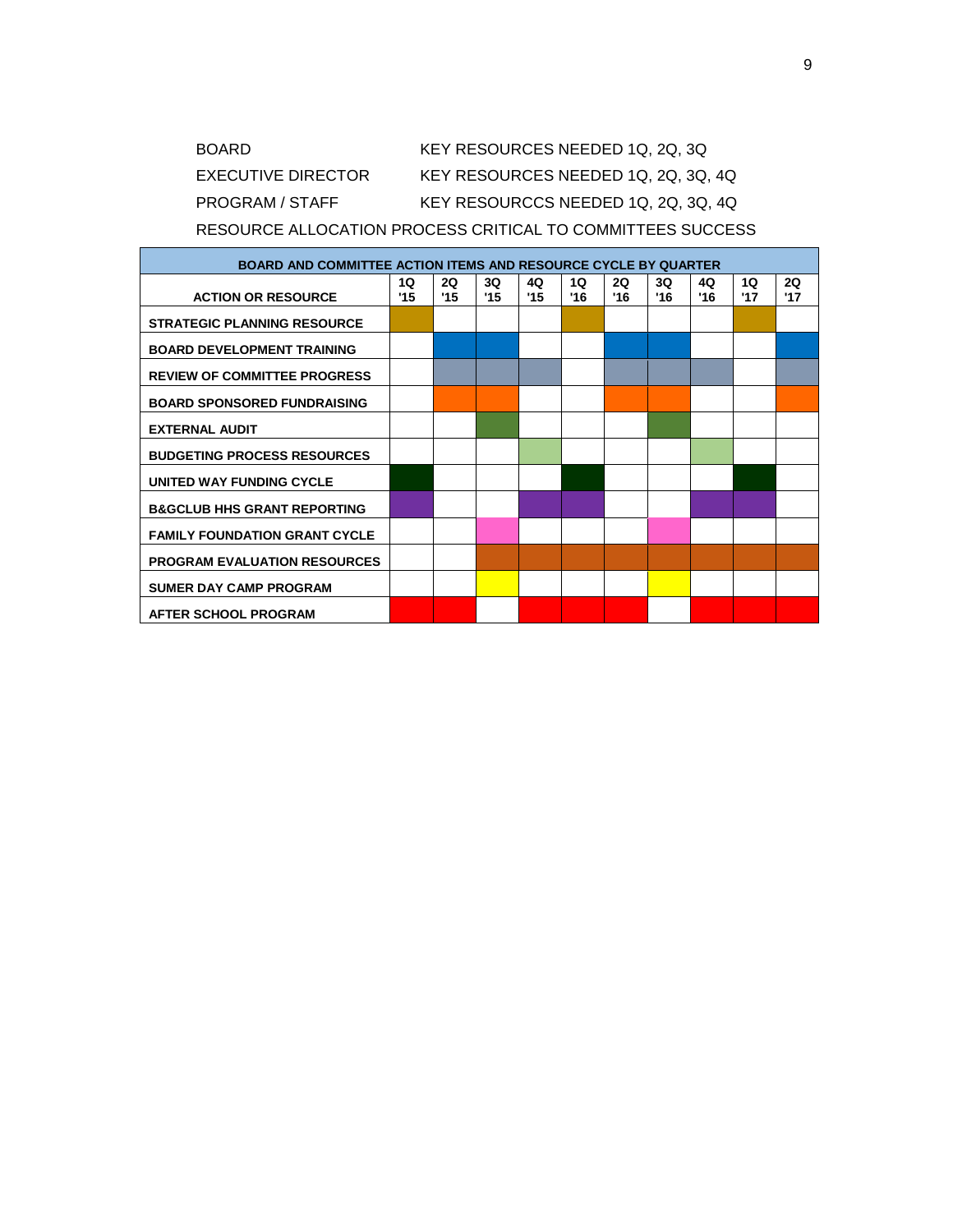# <span id="page-16-1"></span><span id="page-16-0"></span>**7 Milestones**

| <b>Milestone</b><br>number | <b>Organizational &amp; Project Milestones by Goal</b>                                                                                                                                                  | <b>Forecast</b><br><b>Completion</b> |
|----------------------------|---------------------------------------------------------------------------------------------------------------------------------------------------------------------------------------------------------|--------------------------------------|
|                            |                                                                                                                                                                                                         | date                                 |
|                            | Increase the Number of Children Served                                                                                                                                                                  |                                      |
| 1                          | Clubhouse declutter project complete and new roof on gymnasium                                                                                                                                          | 30-Apr-15                            |
| $\overline{c}$             | Awarded Lowe's Renovation Grant for main Club areas                                                                                                                                                     | 10-May-15                            |
| 3                          | Teen Leadership Summer Camp Uses Turning Point Gym -<br>involves 30 middle/high school students                                                                                                         | 12-Jun-15                            |
| 4                          | Renovation of Clubhouse completed                                                                                                                                                                       | 15-Oct-15                            |
| $\overline{5}$             | BGC Board approached to open a third site at Graham Elementary<br>School to support the new year-round schedule.                                                                                        | 10-Jun-16                            |
| 6                          | Teen Center Opens with a limited number of students. Board hires<br>full-time Teen Coordinator for Center                                                                                               | 01-Dec-16                            |
| $\overline{7}$             | Graham Extension benefits from Gardner Webb University students<br>who volunteer to work with Graham students.                                                                                          | On going                             |
| 8                          | As of March 31, 2017 - BGC has three locations serving 140<br>students ADA.                                                                                                                             | 31-Mar-17                            |
|                            | <b>Complete Capital Campaign for Teen Center</b>                                                                                                                                                        |                                      |
| 1                          | Sign Memorandum of Understanding with School District for<br>renovation of Turning Point Academy gym and enter into lease<br>agreement once renovations completed                                       | 30-Jan-16                            |
| $\overline{2}$             | Capital Campaign reaches \$450,000 Board votes to enter in<br>contract for renovations of Teen Center                                                                                                   | 15-Mar-16                            |
| 3                          | School Board lets contract for renovation of Teen Center facility                                                                                                                                       | 01-Jul-16                            |
| 4                          | Renovation of Teen Center Complete                                                                                                                                                                      | $01 - 10 - 17$                       |
|                            | Develop 3-Year Strategic Plan                                                                                                                                                                           |                                      |
| 1                          | Initial Evaluation of Boys & Girls Club's (BGC) performance against<br>Boys & Girls Club of America (BGCA) Standards of Excellence.<br>Club serving 64 students a day in Average Daily Attendance (ADA) | 14-Oct-14                            |
| 2                          | Strategic Planning Meeting of BGC Board to set 3-Year Plan                                                                                                                                              | 24-Jan-15                            |
| 3                          | BGC Board Completes 6-Month Review of Strategic Plan.                                                                                                                                                   | 18-Jun-15                            |
| 4                          | <b>Strategic Planning Meeting of BGC Board</b>                                                                                                                                                          | 23-Jan-16                            |
| $\overline{5}$             | BGC Board Adopts 3-Year Technology Plan for new computer lab<br>and to upgrade staff computers and connect to Teen Center.                                                                              | 21-Jul-16                            |
| 6                          | 2017 Strategic Planning Meeting of BGC Board. Reviews 3-year<br>plan and starts to develop new 3-year plan for 2020                                                                                     | $28 - Jan - 17$                      |
| $\overline{7}$             | Board adopts resolution to support Boys & Girls Club of America<br>Great Futures 2025 Strategic Plan. Committees review plan and<br>identify opportunities to add or enhance programs for 2018.         | 20-Apr-17                            |
|                            | <b>Board Development and Diversity</b>                                                                                                                                                                  |                                      |
| 1                          | BGC Board Acceptance of Four Committee Structure.                                                                                                                                                       | 19 Feb 15                            |
| $\overline{2}$             | Each functioning committee prepares and updates rest of the Board<br>on their progress toward meeting their goals and objectives                                                                        | 23-Jan-16                            |
| 3                          | BGC Board Approves 35% increase in 2017 operating budget                                                                                                                                                | 22-Dec-16                            |
| 4                          | Board Celebrates 50 <sup>th</sup> Anniversary of Charter from BGCA with Gala                                                                                                                            | 22-July-16                           |
| 4                          | Board restructured - creates an Advocate Board for long time<br>Board members - result is six new Board members added to Board                                                                          | 20-Apr-17                            |

# *7.1 Organizational and Project Milestones*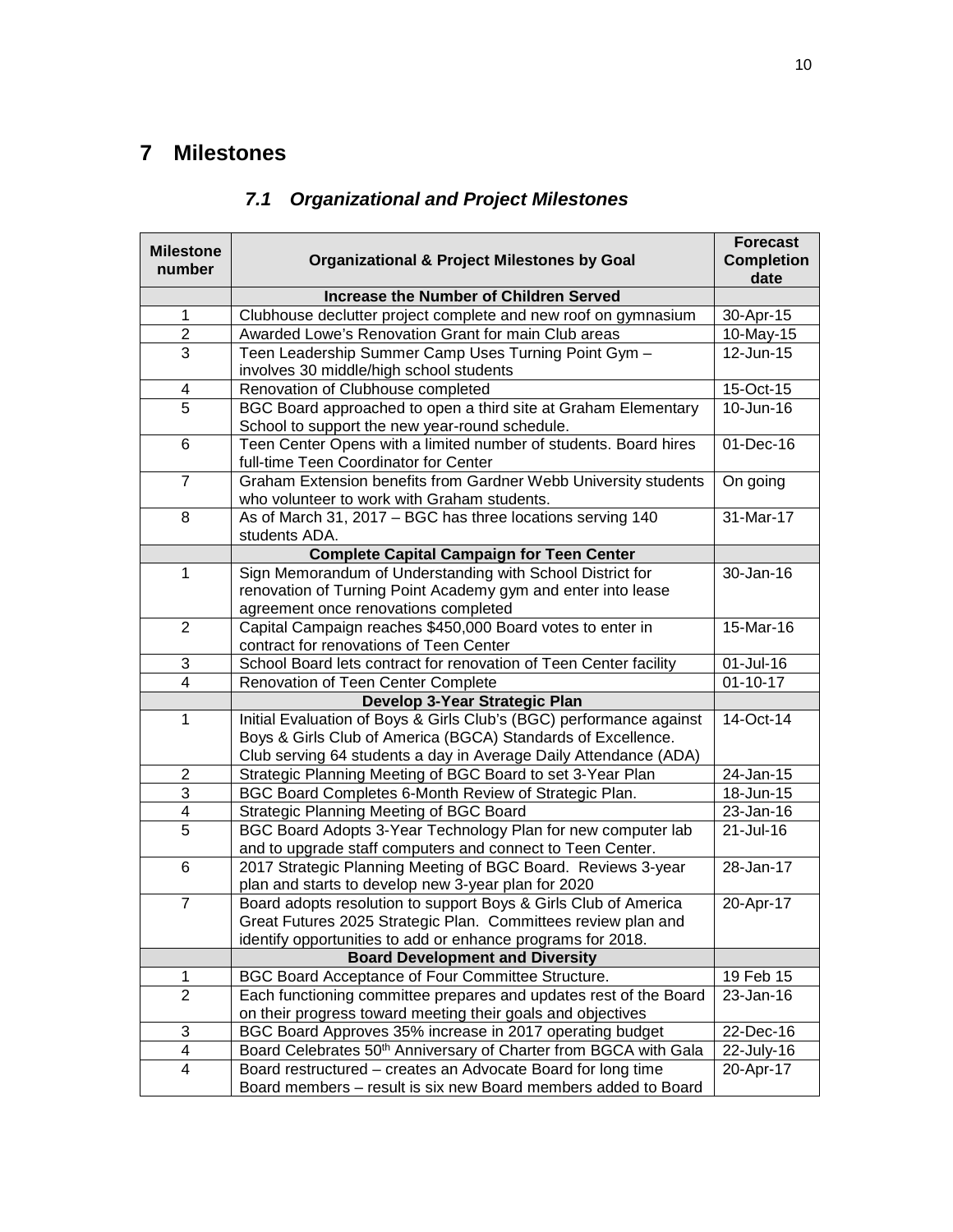|                | of Directors. Advocate Board members continue to support Club<br>and programs                                                           |              |
|----------------|-----------------------------------------------------------------------------------------------------------------------------------------|--------------|
| 5              | Orientation of new Board and Advocate Board allows for<br>opportunity to share vision for 2020                                          | 08-Jun-17    |
|                | <b>Identify Resources to Meet Increased Budget</b>                                                                                      |              |
| 1              | Explore variety of grants to supplement resources for 2016 and<br>2017 budgets to include family foundations and corporate<br>programs. | 01-Jun-16    |
| 2              | Qualify for specific State and Federal grants                                                                                           | $01$ -Jan-16 |
| 3              | Development Committee Works on Advocate Board                                                                                           | 15-Mar-17    |
| $\overline{4}$ | Creation of Alumni Group as additional funding source                                                                                   | $01-May-17$  |
| 5              | Create a Parent Partnership to engage parents in funding needs                                                                          | 01-Jul-17    |

### *7.2 Student Deliverables*

<span id="page-17-0"></span>

| <b>Milestone</b><br>number | <b>Student Deliverables and Milestones</b>                     | <b>Forecast</b><br><b>Completion</b><br>date |
|----------------------------|----------------------------------------------------------------|----------------------------------------------|
|                            | <b>Transform Traditional Board to High Performing Board</b>    |                                              |
|                            | Understand where organization is using evaluations and surveys | <b>Jan 15</b>                                |
| 2                          | Create sense of urgency to transition Board                    | May-15                                       |
| 3                          | <b>Facilitate Planning Process</b>                             | $Jun-15$                                     |
| 4                          | Develop Strategic Plan Review Process                          | $Oct-15$                                     |
| 5                          | Facilitate and Coach Committee Chairs in Meeting Management    | $Jun-16$                                     |
| 6                          | <b>Identify and Develop New Funding Sources</b>                | Dec-16                                       |
| 7                          | Establish Advocate Board                                       | Mar-17                                       |
| 8                          | Recruit and Orient New Board members to the Board              | Mar-17                                       |
| 9                          | Develop Review Process to Sustain Gains                        | In process                                   |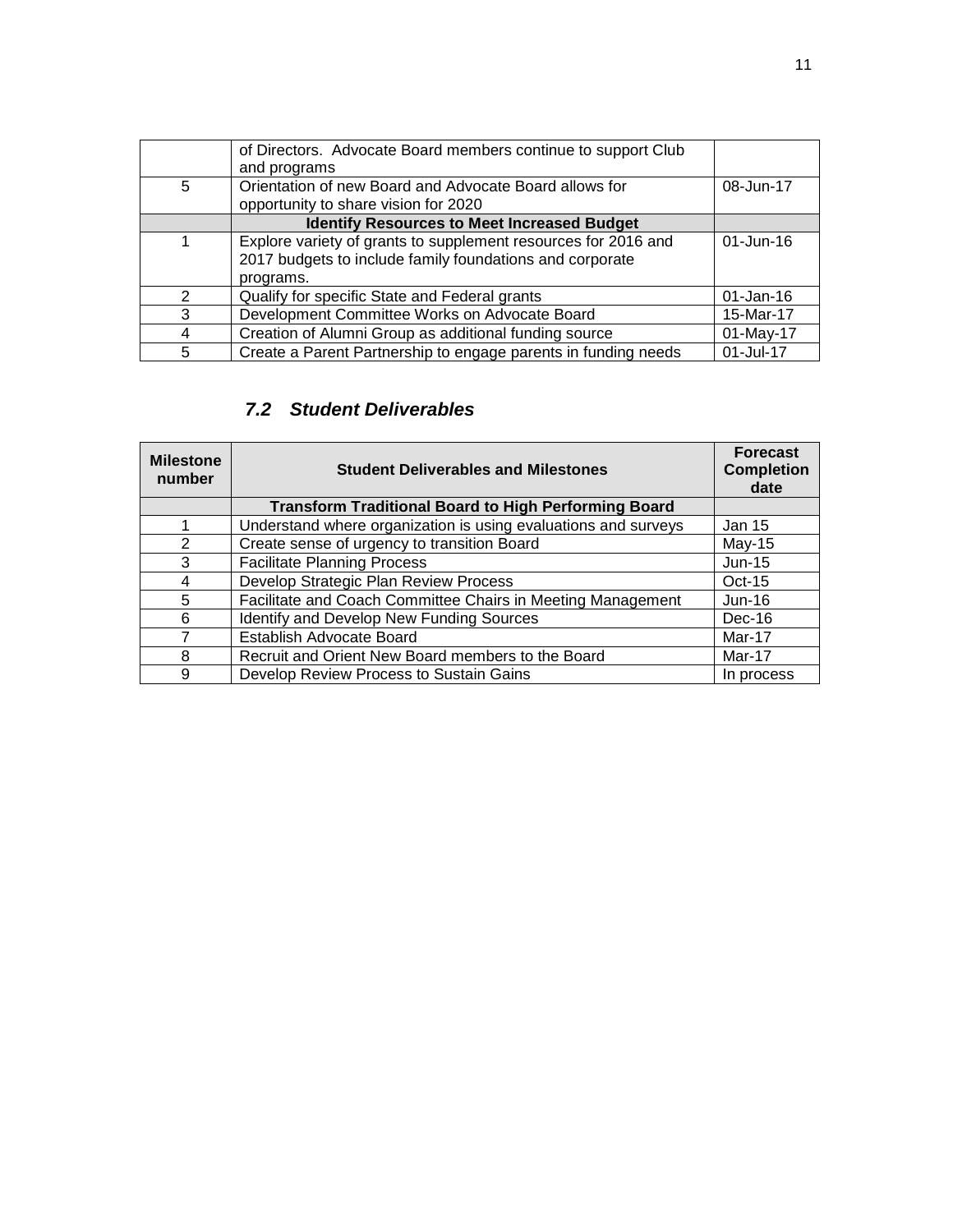# <span id="page-18-0"></span>**8 Metrics and Results**

In Section 11.1 Quality Assurance Plan, the results of the systematic process to measure results are shown. As part of the Strategic Planning Process, each goal has the following items monitored over the course of the year:

- Smart Goal or Objective for a project
- Defined Timeline
- Responsible Person for objective
- Deliverable from the objective
- Potential Risk to the Organization
- Probability of Risk Occurring

Here is an example of the chart used by the Public Relations Committee Color coding of objectives gives a visual clue of projects that are ON TRACK – GREEN; OFF TRACK – PINK; LIGHT BLUE – OBJECTIVE ADDED SINCE JANUARY 2015

**GOAL 3: PUBLIC RELATIONS:** Increase the general public's and supporters understanding of the Boys & Girls Club mission, vision, programs and outcomes.

| <b>Strategies</b>                                                                                                                                                                                  | Priority | Responsible<br>Person(s)                                     | <b>Begin</b>    | <b>Completed</b>        | Deliverable(s)                                                                                    |
|----------------------------------------------------------------------------------------------------------------------------------------------------------------------------------------------------|----------|--------------------------------------------------------------|-----------------|-------------------------|---------------------------------------------------------------------------------------------------|
| Plan and implement<br>communications and events to<br>celebrate 50th Anniversary of<br>organization (July 1966)                                                                                    | н        | <b>Public</b><br><b>Relations</b><br>Committee               | January<br>2016 | <b>December</b><br>2016 | Completed<br>$event(s)$ .                                                                         |
| Develop and implement an<br>annual public relations plan that<br>includes mass media;<br>presentations to local officials<br>(school, city, county), civic clubs<br>and faith-based organizations. | н        | <b>Public</b><br><b>Relations</b><br>Committee<br>CEO        | May<br>2015     | December<br>2017        | Written annual<br>PR plan.<br>Monthly media<br>coverage.<br>Annual<br>presentations<br>completed. |
| Develop and distribute to board<br>members an annual one-page<br>"elevator speech" with club<br>programs and outcomes.                                                                             | M        | <b>CEO</b><br><b>Public</b><br><b>Relations</b><br>Committee | May<br>2015     | December<br>2017        | Written annual<br>"elevator<br>speech."                                                           |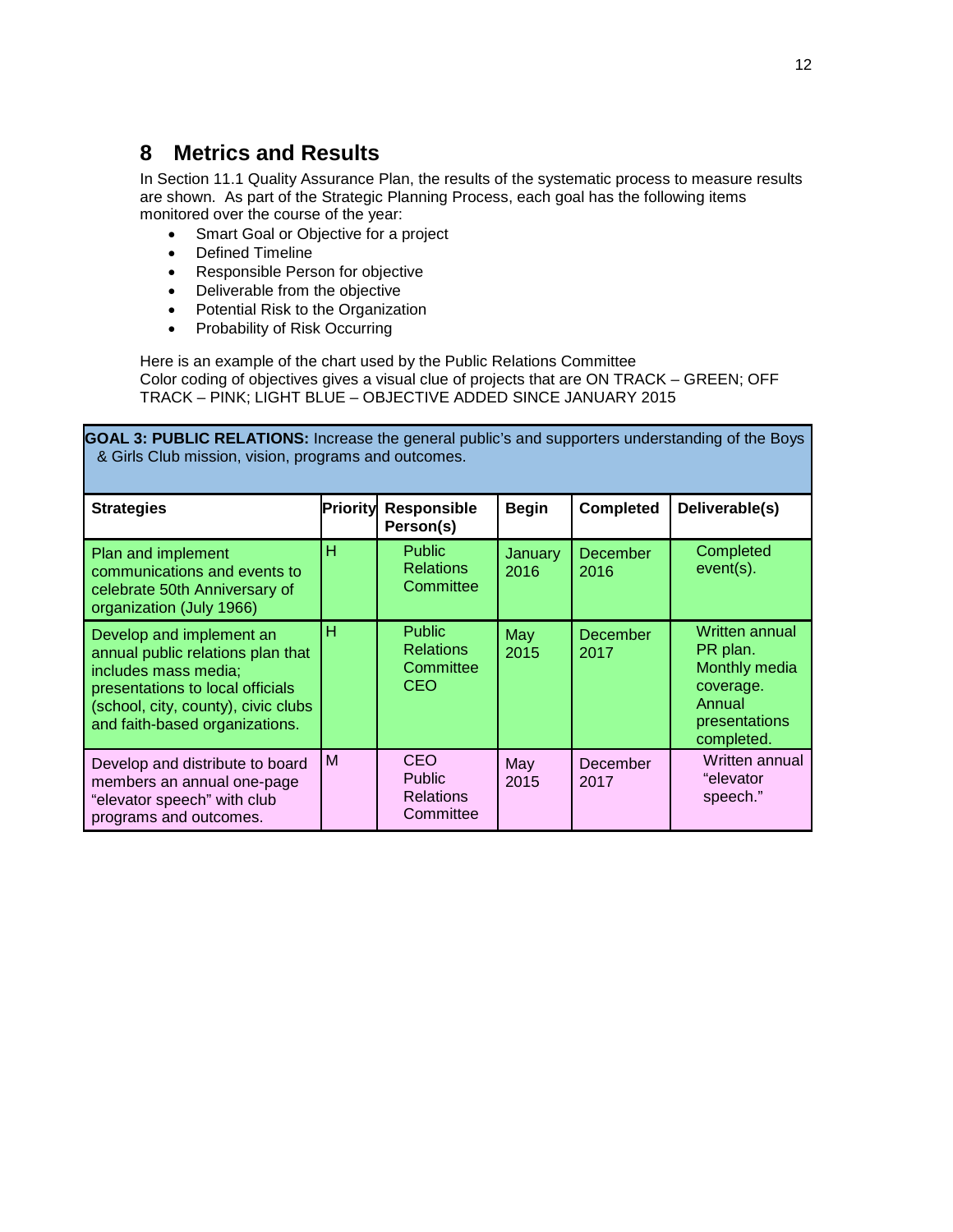| <b>Strategies</b>                                                                                                                                                                                      | Priority | Responsible<br>Person(s)                              | <b>Begin</b>      | Completed        | Deliverable(s)                                                                               |
|--------------------------------------------------------------------------------------------------------------------------------------------------------------------------------------------------------|----------|-------------------------------------------------------|-------------------|------------------|----------------------------------------------------------------------------------------------|
| Develop, implement and maintain<br>efforts to establish an Alumni<br>Association to engage club<br>alumni.                                                                                             | M        | Public<br><b>Relations</b><br>Committee               | September<br>2016 | December<br>2017 | Established<br>alumni<br>association.<br>20 engaged<br>alumni.                               |
| With possible professional pro<br>bono assistance, redesign<br>organizational website to<br>increase effectiveness and<br>provide online ability to support<br>organization (auto payment<br>feature). | H        | <b>CFO</b><br>Public<br><b>Relations</b><br>Committee | May<br>2015       | December<br>2017 | Redesigned<br>website.<br>Auto bank debit<br>option added<br>and increased<br>online giving. |
| Plan and implement increased<br>proactive use of social media<br>(Face Book, Instagram, Twitter, e-<br>News, etc.).                                                                                    | M        | <b>CFO</b><br>Public<br><b>Relations</b><br>Committee | October<br>2015   | December<br>2017 | Social media<br>accounts.<br><b>Written social</b><br>media plan.                            |
| Set and achieve goals for<br>recruiting "friends, likes,<br>followers, etc." for organizational<br>social media pages.                                                                                 | H        | Public<br><b>Relations</b><br>Committee               | October<br>2015   | December<br>2017 | <b>Increase FB</b><br>"friends" by 100<br>individuals each<br>year.                          |

### *8.2 Program Metrics*

- Boys & Girls Club of America provides programs for all ages of students. Staff gives pre and posttests to evaluate growth by children on a subject.
- Students 9 years old or older participate in National Youth Outcome Initiative survey which is given to over 165,000 youngsters. Results are shared with all Clubs. See 11.3 to examine actual Club results.
- The Club is part of Boys & Girls Club of America database. Data on attendance and academic achievement is shared with the national organization, and suggested activities are prescribed to gain further advancement for children served.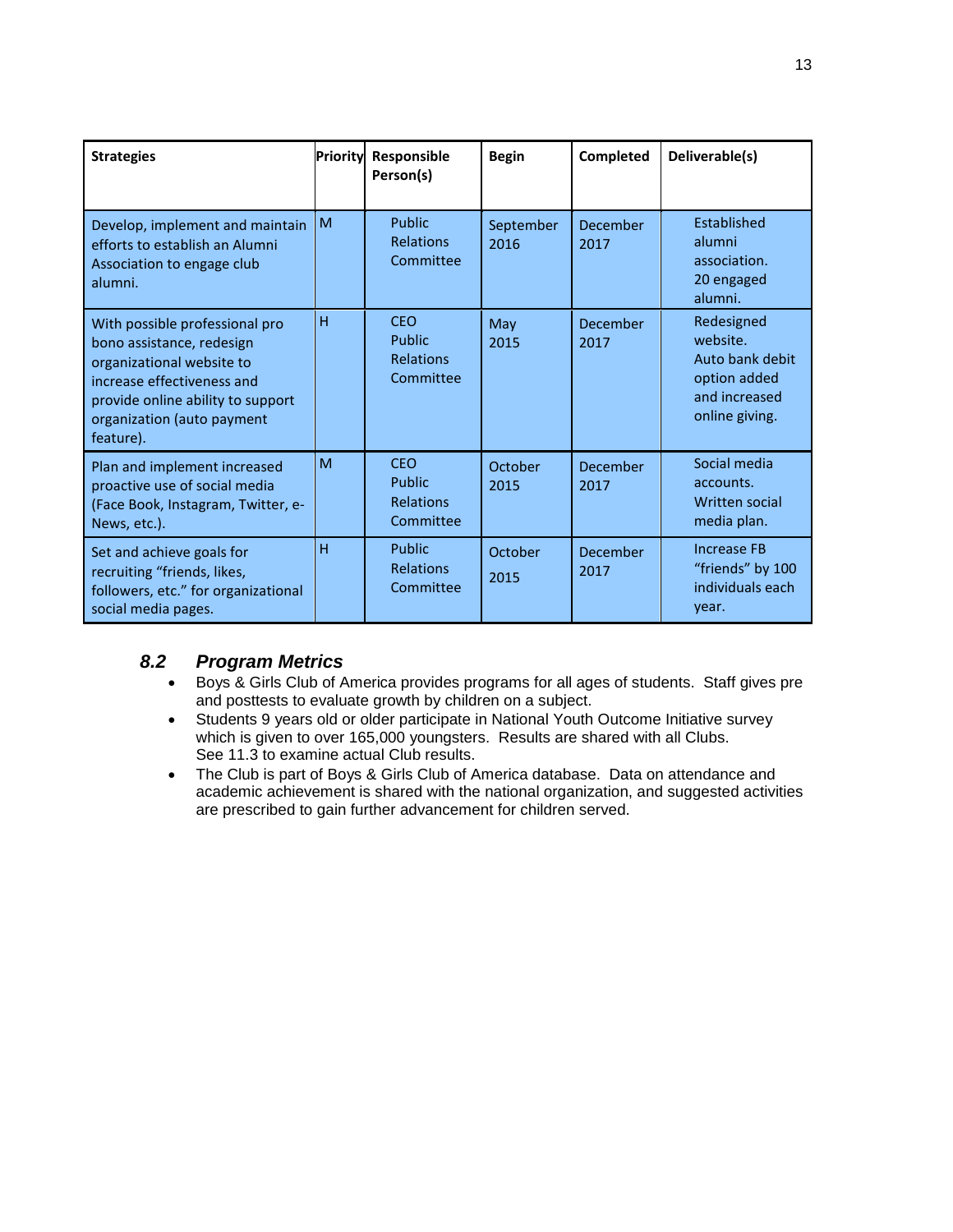# <span id="page-20-1"></span><span id="page-20-0"></span>**9 Risks, Constraints, Assumptions**

### *9.1 Risks*

Risks were identified by functional committees. Committees were asked to recognize the area of risk, predicate the probability of it happening, and then rate the level of risk to the organization. Basic Mitigation Plans were developed for each of the risk areas.

| <b>COMMITTEE</b>   | <b>GOALS</b>                                                                                                                                                                                                 | <b>RISK</b>                                                                                                                                                                                                                        | <b>AREA</b><br><b>OF RISK</b> | <b>PROBA-</b><br><b>BILITY</b><br><b>IT WILL</b> | <b>RISK</b><br><b>LEVEL</b> |
|--------------------|--------------------------------------------------------------------------------------------------------------------------------------------------------------------------------------------------------------|------------------------------------------------------------------------------------------------------------------------------------------------------------------------------------------------------------------------------------|-------------------------------|--------------------------------------------------|-----------------------------|
| <b>DEVELOPMENT</b> | Develop and<br>deploy an<br>intentional and<br>regular<br>organizational<br>stewardship<br>program for<br>recognizing and<br>cultivating donors.                                                             | No donor<br>database. No way<br>to track loss of<br>donors. Potential<br>funding not<br>meeting goals<br>because of<br>reduction in<br>donors.                                                                                     | <b>Funding</b>                | <b>OCCUR</b><br><b>Almost</b><br><b>Certain</b>  | High                        |
| <b>DEVELOPMENT</b> | Set up endowment<br>development<br>program that<br>includes<br>informational<br>meeting with<br>estate attorneys,<br>financial planners,<br>and CPAs.                                                        | As donors pass<br>away and they<br>have not been<br>asked to support<br>the Club, the<br>organization<br>misses<br>opportunities for<br>sustaining gifts.                                                                          | <b>Funding</b>                | Likely                                           | <b>Medium</b>               |
| <b>OPERATIONS</b>  | Deliver highly<br>effective outcome-<br>based Club<br>programs through<br>highly trained and<br>effective<br>professional staff,<br>state-of-the-art<br>Club facilities and<br>broad community<br>engagement | No documented<br>policies or<br>procedures in<br>place. Issues open<br>to interpretation.<br>Potential liability<br>issue. If<br>background checks<br>not done, possible<br>sex offender could<br>be hired or allowed<br>into Club | <b>People</b>                 | <b>Almost</b><br><b>Certain</b>                  | <b>High</b>                 |
| <b>OPERATIONS</b>  | <b>Increase Club</b><br>program capacity<br>and appearance by<br>eliminating clutter<br>in various rooms<br>as well as general<br>cleaning and<br>repairs of all<br>program areas.                           | Ensure that current<br>building is within<br>Boys & Girls Club<br>program and safety<br>standards.<br>Conduct similar<br>review with Teen<br>Center drawings.                                                                      | <b>Property</b>               | Likely                                           | <b>Medium</b>               |

**Table 9.1 Committee Identify Potential Risks by Area, Probability, & Risk Level**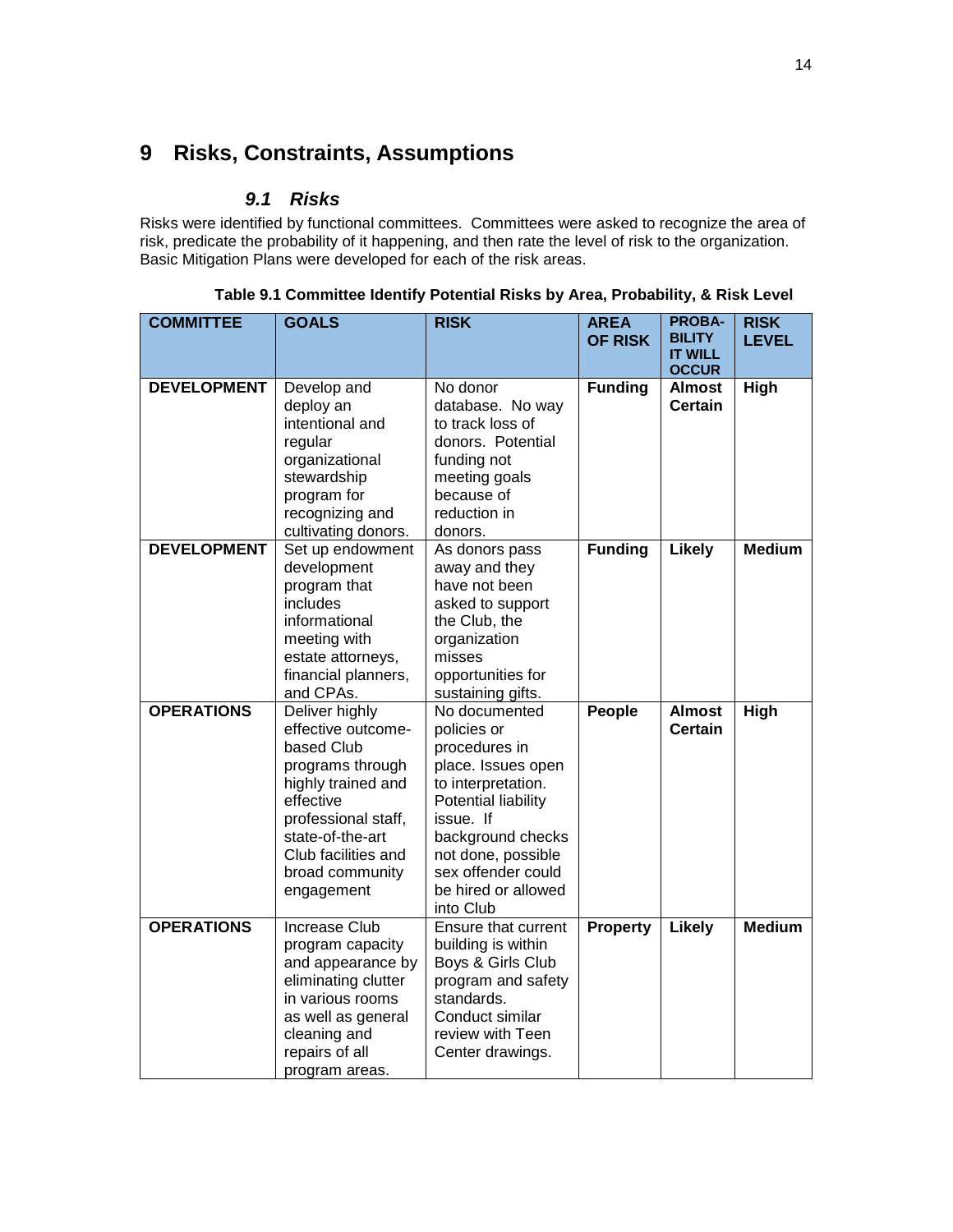| <b>COMMITTEE</b>                  | <b>GOALS</b>                                                                                                                                                                                                                      | <b>RISK</b>                                                                                                                                                                                          | <b>AREA OF</b><br><b>RISK</b> | <b>PROBA-</b><br><b>BILITY</b><br><b>IT WILL</b> | <b>RISK</b><br><b>LEVEL</b> |
|-----------------------------------|-----------------------------------------------------------------------------------------------------------------------------------------------------------------------------------------------------------------------------------|------------------------------------------------------------------------------------------------------------------------------------------------------------------------------------------------------|-------------------------------|--------------------------------------------------|-----------------------------|
| <b>FINANCE</b>                    | Enhance and<br>diversify annual<br>operational revenue<br>streams.                                                                                                                                                                | <b>Current sources</b><br>unreliable. Need to<br>find reliable<br>alternative funding<br>sources.                                                                                                    | <b>Funding</b>                | <b>OCCUR</b><br><b>Almost</b><br><b>Certain</b>  | High                        |
| <b>FINANCE</b>                    | Develop, review,<br>and approve<br>comprehensive<br>fiscal management<br>policies for the<br>organization.                                                                                                                        | Danger of funds<br>misappropriated or<br>misused which<br>results in negative<br>publicity about Club.                                                                                               | <b>Reputation</b>             | <b>Almost</b><br><b>Certain</b>                  | High                        |
| <b>PUBLIC</b><br><b>RELATIONS</b> | Increase public and<br>supporter<br>understanding of<br>the Boys & Girls<br>Club mission,<br>vision, programs,<br>and outcomes.                                                                                                   | Lack of public<br>awareness of work<br>of the Club will<br>reduce potential<br>dollars raised.                                                                                                       | <b>Reputation</b>             | Likely                                           | <b>Medium</b>               |
| <b>PUBLIC</b><br><b>RELATIONS</b> | <b>Crisis Response</b><br>Plan developed in<br>the event of a crisis.<br>Identify who will be<br>the spokesperson<br>for the Club and<br>communicate the<br>plan and policy to all<br>staff, volunteers,<br>and Board<br>members. | In the event of a<br>crisis - an accident,<br>financial, or safety<br>issues - do staff,<br>volunteers, and<br>Board members<br>know BGCA<br>established protocol<br>to handle crisis<br>situations? | <b>Reputation</b>             | <b>Almost</b><br><b>Certain</b>                  | High                        |

#### **Mitigation Plans**

#### **Mitigation plan for High Level of Risk, almost certain issues for Property.**

**Teen Center Renovation:** To prevent a delay in opening of Teen Center in 2016, Executive Committee and Cleveland County School Board and Administration worked to keep process on track. A New Century, A New Dream campaign was reviewed to fund the renovation. The Operations Committee addressed the approval process that the Department of Public Instruction must complete for the drawings of the facility to be ready to bid the project. A Board member was identified as champion who led the project to a successful completion.

#### **Mitigation plan for High Level of Risk, almost certain issues for Reputation.**

**Financial:** Danger exists of misappropriation or misuse of funds. To address risk, the Finance Committee charged with developing policy manual on the handling of funds at Club. The Club will continue to complete an annual audit by an independent third-party accounting firm. A training session for staff, Board members, and volunteers held prior to a fundraiser to clarify who is authorized to receive funds for the organization.

**Crisis Response:** The Club has in place a Crisis Response Plan that has been shared with staff, Board, and volunteers. The Public Relations Committee is responsible to train and interact with the Media who arrive at the Club or call the office for information. The Response Plan is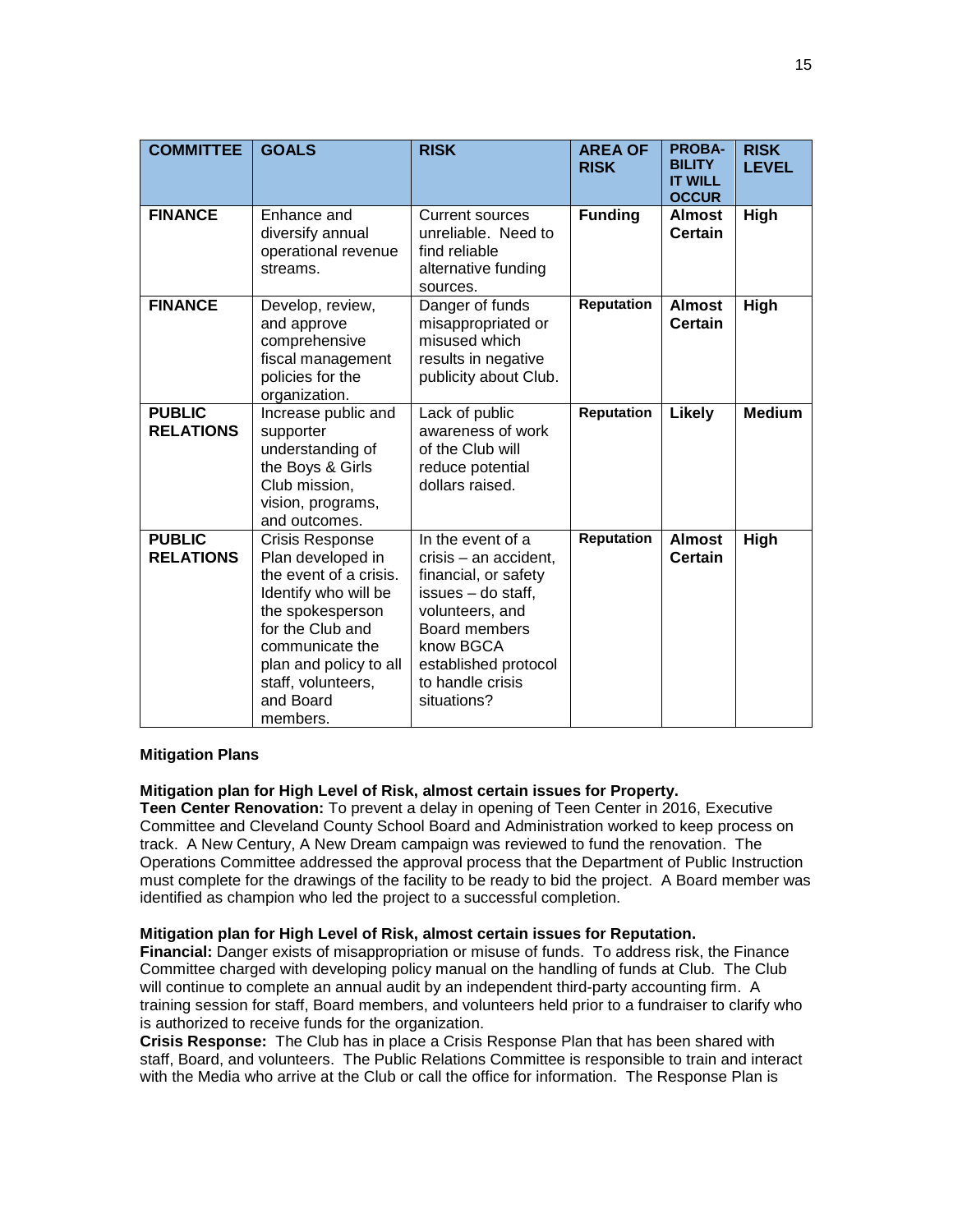current; people are educated on who is authorized to be a spokesperson for the Club and use the Boys & Girls Club of America Crisis Response Plan (BGCA, 2013).

#### **Mitigation plan for High Level of Risk, almost certain issues for People.**

**Physical Safety of Club:** To insure the safety of all children at the Club, the Board uses *Boys & Girls Club of America Safe On All Sides* manual. The Operations Committee has physical barriers to restrict access to entering the Club. Evacuation plan developed and training conducted for staff and children; Club requires that a parent sign the child out to leave the Club.

**Mitigation plan development Training.** The Executive Committee and director conduct training for Board, staff, volunteers, and other stakeholders. Engaging all stakeholders in the risk assessment process enabled us to get their support of the plans and looking for ways to help us achieve our goal of a safe organization. All committees used the *Safe On All Sides* manual to identify more potential risks.

#### *9.2 Constraints*

<span id="page-22-0"></span>The Club has limited resources to work on the project.

Executive Director is only paid professional able to work on project. Board members have limited time to work on transformation.

Financial resources are focused on serving kids and not Board development.

#### *9.3 Assumptions*

<span id="page-22-1"></span>Five assumptions were identified with project that are basic to the long-term success of the Boys & Girls Club of Cleveland County. They are:

- The Program is worthwhile and meets a real need in the community.
- The Program has a positive economic impact on the community.
- People are willing to volunteer and work to make the program a success.
- People will understand the need for long term sustained financial support for the organization's success.
- The focus is on the future of the children we serve. Individuals from all parts of the community are willing to volunteer their time and talents to make the Club a success.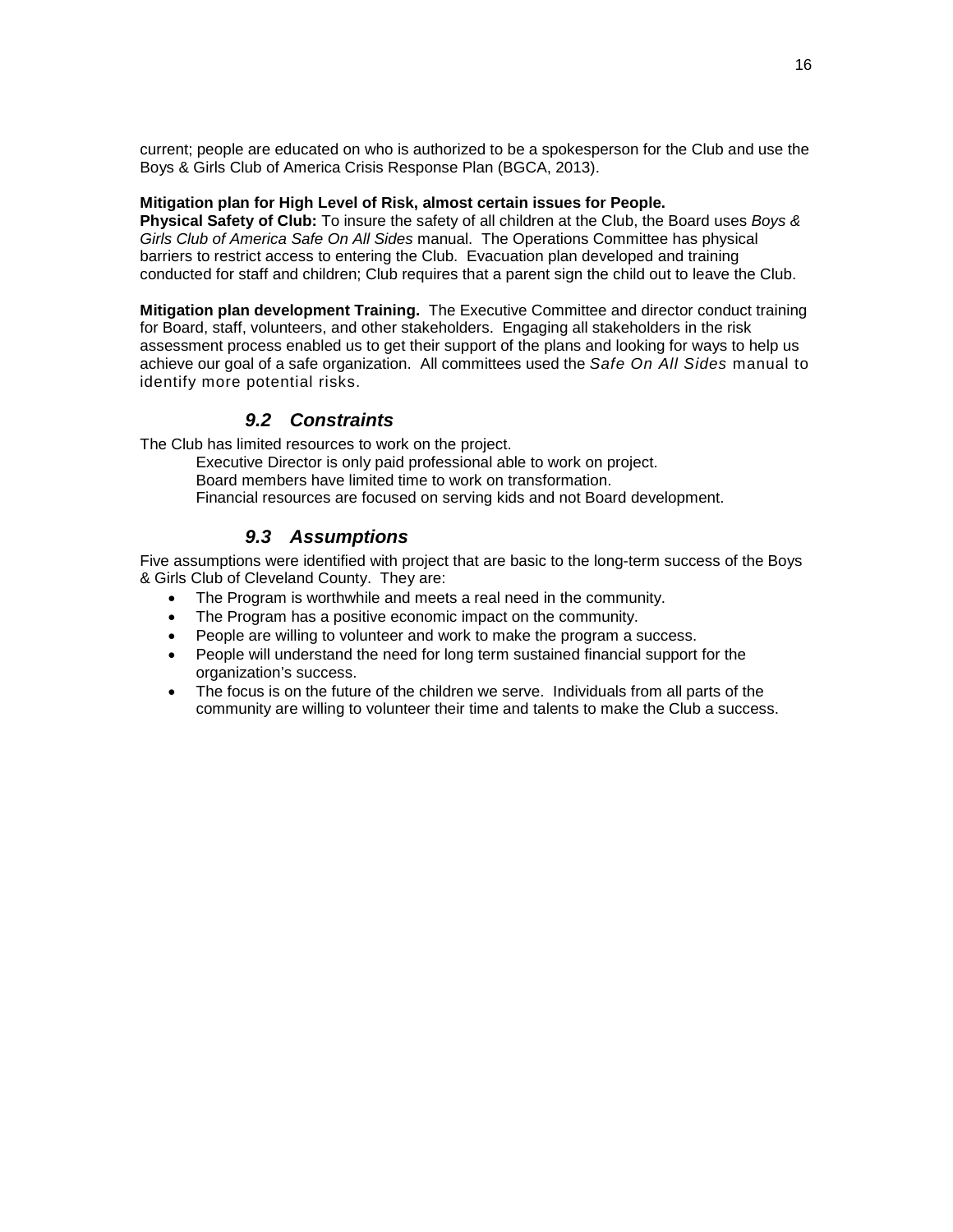# <span id="page-23-0"></span>**10 Financial Plan**

- Funding Sources Boys & Girls Club:
	- o United Way
	- o Grants Government and Non-Government
	- o Board sponsored Fundraisers
	- o Foundations
	- o Great Futures Annual Campaign
	- o Individual Gifts

Chart shows changes in funding sources from 2014 to 2017.

- Budget increased by \$141,000 in 3 years which is a 52% increase.
- Largest areas of % increase in funding sources are:
	- o Individual Gifts Up 1967%<br>
	o Foundations (Family and Corporate) Up 300%
	- $\circ$  Foundations (Family and Corporate)<br>  $\circ$  Grants

Up 155%

| 2014                 |           |                         | 2017                 |           |                         | Comparison 2014 to 2017 Budget |                  |                                                                     |
|----------------------|-----------|-------------------------|----------------------|-----------|-------------------------|--------------------------------|------------------|---------------------------------------------------------------------|
| <b>Budget Item</b>   | Amount    | $%$ of<br><b>Budget</b> | <b>Budget Item</b>   | Amount    | $%$ of<br><b>Budget</b> | <b>Budget Item</b>             | $2017 -$<br>2014 | $\%$<br>Change<br>2014<br><b>Budget</b><br>to 2015<br><b>Budget</b> |
| United Way           | \$108,500 | 40%                     | United Way           | \$81,000  | 20%                     | United Way                     | \$(27,500)       | $-25%$                                                              |
| Grants               | \$49,000  | 18%                     | Grants               | \$125,000 | 30%                     | Grants                         | \$76,000         | 155%                                                                |
| <b>Fundraisers</b>   | \$40,000  | 15%                     | <b>Fundraisers</b>   | \$40,000  | 10%                     | Fundraisers                    | $$-$             | 0%                                                                  |
| <b>Foundations</b>   | \$15,000  | 6%                      | <b>Foundations</b>   | \$60,000  | 15%                     | <b>Foundations</b>             | \$45,000         | 300%                                                                |
| <b>Great Futures</b> | \$45,000  | 17%                     | <b>Great Futures</b> | \$59,000  | 14%                     | <b>Great Futures</b>           | \$14,000         | 31%                                                                 |
| Membership           | \$11,000  | 4%                      | Membership           | \$15,000  | 4%                      | Membership                     | \$4,000          | 36%                                                                 |
| <b>Individuals</b>   | \$1,500   | 1%                      | <b>Individuals</b>   | \$31,000  | 8%                      | <b>Individuals</b>             | \$29,500         | 1967%                                                               |
| Total                | \$270,000 | 100%                    | Total                | \$411,000 | 100%                    | Total                          | \$141,000        | 52%                                                                 |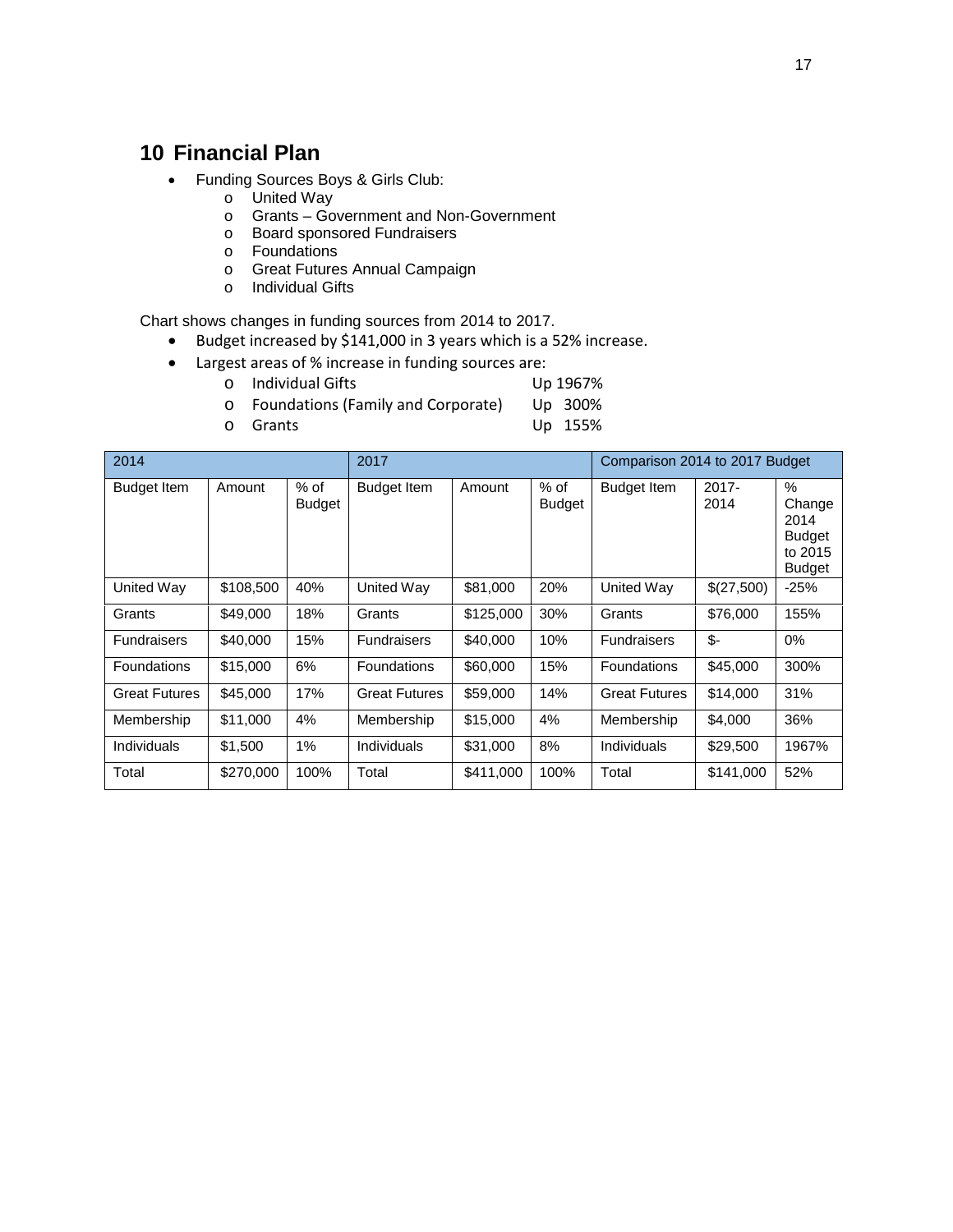# <span id="page-24-0"></span>**11 Quality Assurance Plan**

Three Quality Assurance Programs used to monitor quality of the organization, Board development, and quality of the programs presented to the children at the Club.

### *11.1 Organizational Development*

- The Board uses Plan Do Check Act Problem Solving Model to take corrective action.
- Part of Strategic Plan is to monitor progress on all objectives.
- Objectives are SMART Statements that identify who is responsible for the objective and the start and end date of project and the deliverables.
- Charts below show how results are reported over the 3 years of project.

| Goal & Total Number of Strategies 38 |                      |                        |              |       |  |  |
|--------------------------------------|----------------------|------------------------|--------------|-------|--|--|
| Committee                            | <b>High Priority</b> | <b>Medium Priority</b> | Low Priority | Total |  |  |
| Operations                           |                      | 6                      | O            | 13    |  |  |
| Development                          | 4                    | 6                      | 0            | 10    |  |  |
| <b>Public Relations</b>              | 5                    | 2                      | 0            |       |  |  |
| Finance                              | 5                    | 3                      |              | 8     |  |  |
| <b>Total All Goals</b>               | 21                   | 17                     | 0            | 38    |  |  |

| Goal & Strategies in Various Stages of Completion |           |          |                      |            |       |  |
|---------------------------------------------------|-----------|----------|----------------------|------------|-------|--|
| Number of Strategies                              | Completed | On Track | <b>Behind Target</b> | <b>New</b> | Total |  |
| Operations                                        | 9         |          |                      | 2          | 13    |  |
| Development                                       | 2         | 2        | 3                    | 3          | 10    |  |
| <b>Public Relations</b>                           | 2         | 0        |                      | 4          |       |  |
| Finance                                           | 3         | 2        | 2                    |            | 8     |  |
| <b>Total of Column</b>                            | 16        | 5        |                      | 10         | 38    |  |

| Goal & Total Number of Strategies 38 Status |           |          |                      |            |  |  |  |
|---------------------------------------------|-----------|----------|----------------------|------------|--|--|--|
| <b>Number of Strategies</b>                 | Completed | On Track | <b>Behind Target</b> | <b>New</b> |  |  |  |
| Operations                                  | 69%       | 8%       | 8%                   | 15%        |  |  |  |
| Development                                 | 20%       | 20%      | 30%                  | 30%        |  |  |  |
| <b>Public Relations</b>                     | 29%       | 0        | 14%                  | 57%        |  |  |  |
| Finance                                     | 37.5%     | 25%      | 25%                  | 12.5%      |  |  |  |
| <b>Total All Goals</b>                      | 42.1%     | 13.2%0   | 18.4%                | 26%.3      |  |  |  |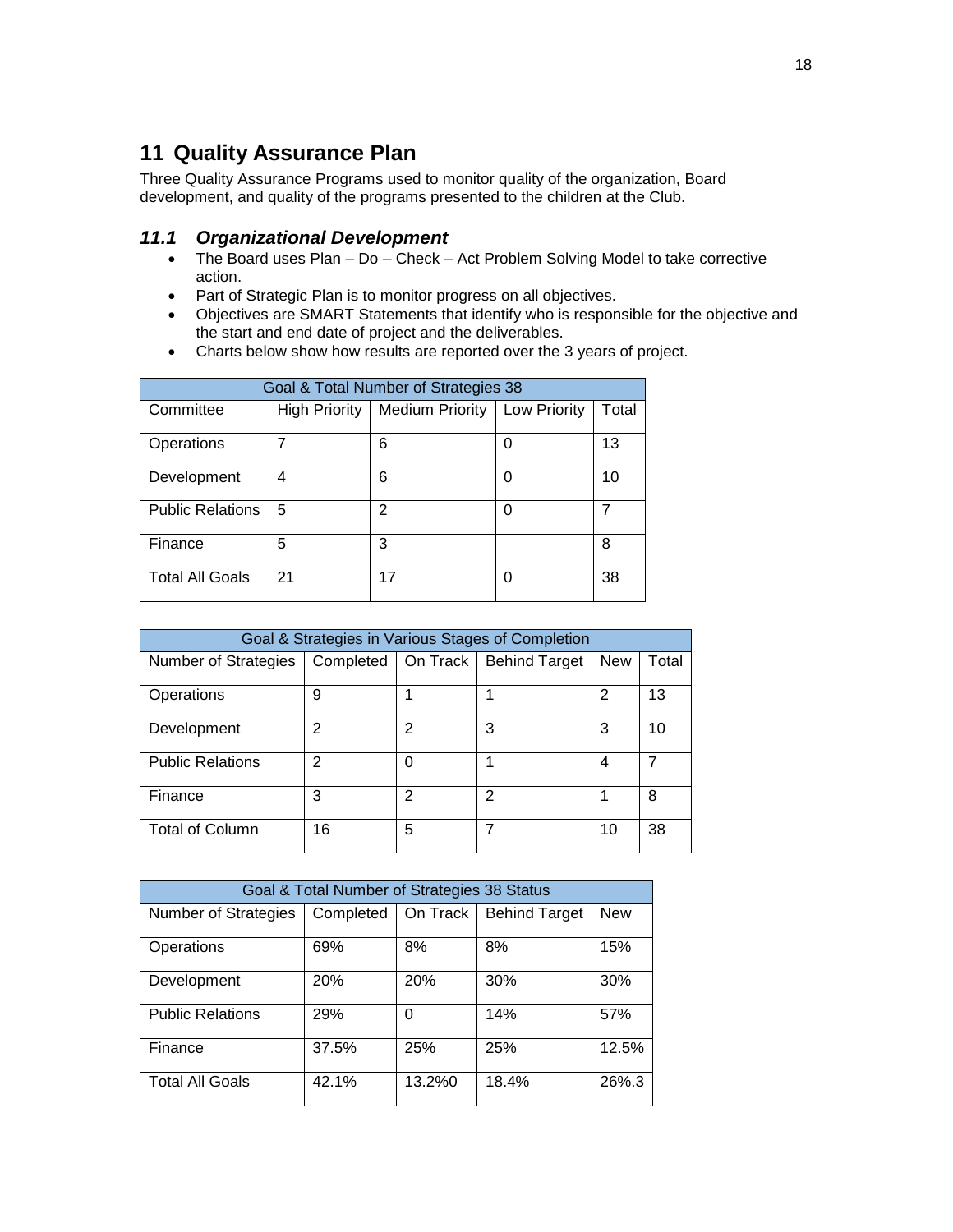#### *11.2 Board Development*

Development Committee uses Boys & Girls Clubs of America Board Development Cycle to recruit, nurture, develop, and educate new Board and experienced Board members. Average Board member has been on Board for 10 years.

#### **THE BOARD BUILDING CYCLE**

Fortunately, the board building process is a cyclical one, enabling board members to effectively plan the depth and breadth needed for their board's development.



Step 1: Identify – What does the organization have? What does it need? Are there gaps? Keep affluence, influence and diversity in mind to ensure sustainability and greater perspectives.

Step 2: Cultivate - Cast a wide net. Share desired characteristics with major donors, partners and other supporters. Solicit prospects from professionals in related fields and other nonprofits.

Step 3: Recruit – Explore prospect interests and interview for fit and red flags. Re-emphasize time and service commitment, the if still interested, nominate to full board for election.

Step 4: Orient - Provide new members with board orientation (roster, past minutes, etc.) as well as Club orientation (history, culture, programs, facilities)

Step 5: Involve – Getting new members actively involved early on builds on the momentum of orientation and fuels their enthusiasm. All board members should be engaged in important work.

Step 6: Educate – Some form of education should be on the agenda of nearly every board meeting. Also, online learning, informal education and state/regional events are great options.

Step 7: Evaluate – This assessment includes three levels: Board effectiveness should be evaluated; individual board leaders should be assessed; and board meetings should be reviewed.

Step 8: Rotate – Keep the board fresh and avoid burnout. Make room for new members. Use committees to rotate roles and duties of members, and invoke term limits.

Step 9: Celebrate – Recognize small and large accomplishments. Acknowledge service through BGCA's National Service Recognition Awards program.

#### *11.3 Program Development*

- National Youth Outcome Initiative Survey given to over 165,000 youth. Club participated in survey. Survey given online to children 9 years old and above. The Club had 41 children take the survey.
- Of the different categories reported, the Club scored higher than national average in seven of eight categories.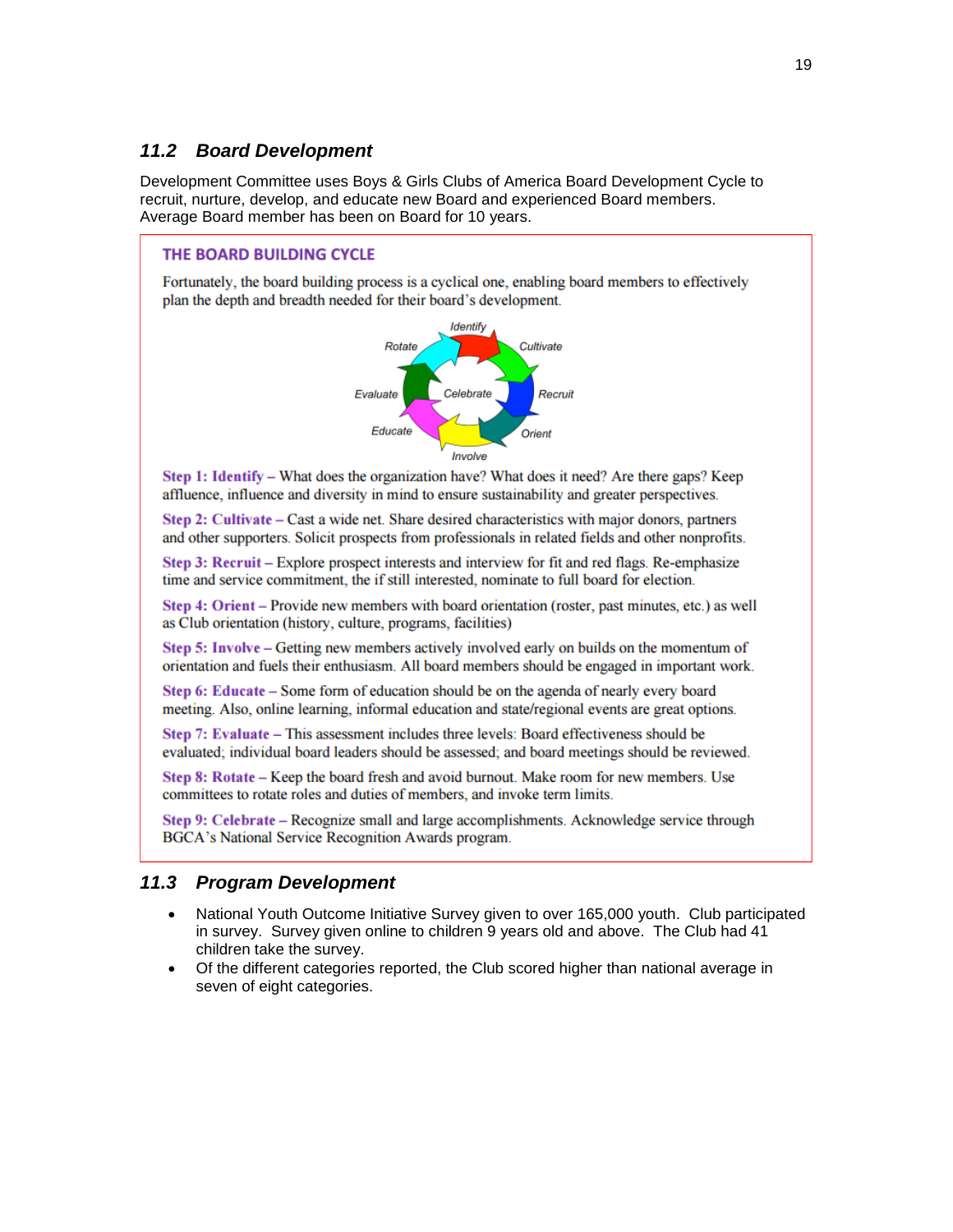

# **BGCA National Youth Outcome Initiative 2015 DATA**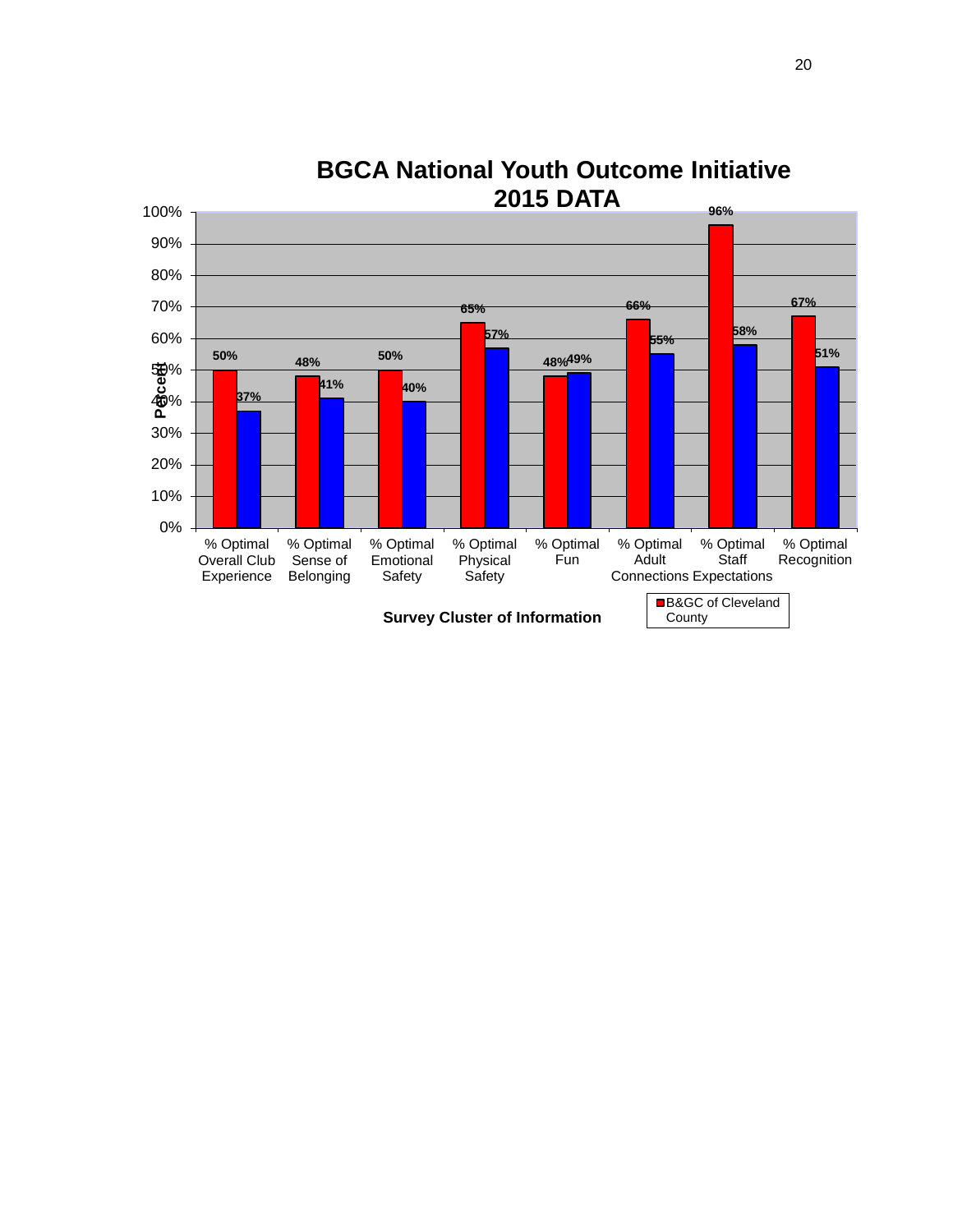### **Bibliography**

- <span id="page-27-0"></span>*2015 National Youth Outcomes Initiative Outcomes Report: Measuring the Impact of Boys & Girls Clubs,* 2016. Atlanta, GA: Boys & Girls Club of America.
- Block, P. (2011). *Flawless consulting: A guide to getting your expertise used* (3d ed.). San Francisco, CA: Josey Bass a Wiley Imprint.
- Boys & Girls Club of America and Board Source. *Boys & girls club of America strategic planning guide.* Revised by the National Council of Boys & Girls Clubs of America. Atlanta, GA, 2009-2013.
- Boys & Girls Club of America. Board Development Cycle Model. Retrieved from https://www.bgca.net/Board/CVOCorner/ProgramDocuments/Board%20Development.pdf #search=board%20development%20cycle
- Boys & Girls Club of America. *Emergency response planning: Are we ready?* Last updated November 2013. Retrieved from https://www.bgca.net/\_layouts/15/osssearchresults.aspx?u=https%3A%2F%2Fwww%2E

bgca%2Enet&k=crisis%20response

- Boys & Girls Club of America. Privacy Policy 2014, Boys & Girls Club of America. Retrieved from www.bgca.net
- Boys & Girls Club of America. *Standards of organizational excellence.* Revised by the National Council of Boys & Girls Clubs of America. Atlanta, GA, May 2012.
- Cascio, W. F. (2010). *Managing human resources: productivity, quality of work life, profits.*  Boston, MA: McGraw-Hill Irwin Publishing.
- Collins, J. (2001). *Good to great: Why some companies make the lead and others don't*. New York, NY Harper-Collins Publishing.
- Collins, J. (2005). Good to great and the social sectors: a monogram to accompany good to great. Bolder, CO. Retrieved from www.jimcollins.com
- DuBrin, A. J. (2013). *Leadership: research, findings, practice, and skills* (7th ed.). Mason, OH: South-Western Publishing.